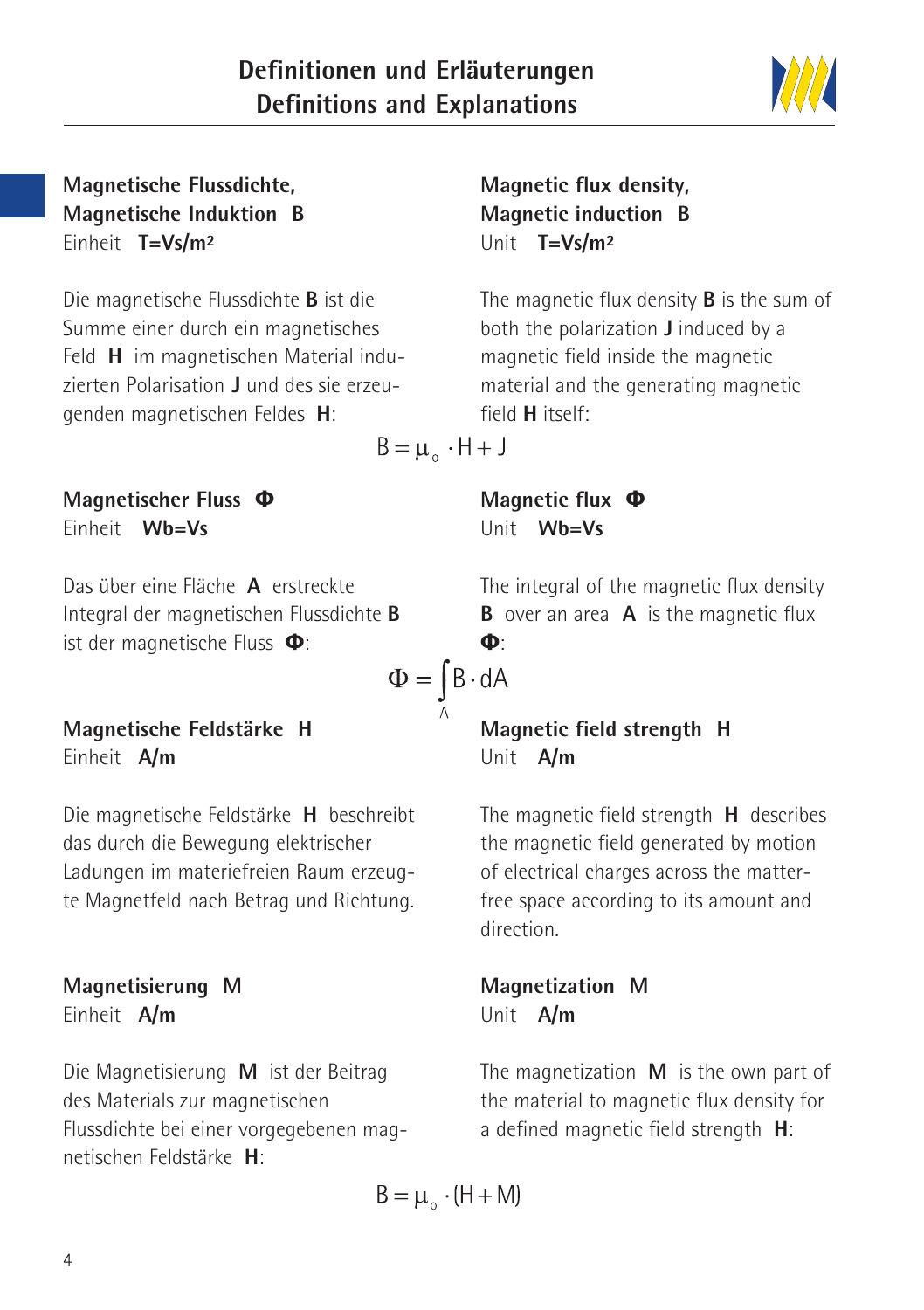

#### **Magnetische Polarisation J** Einheit **mT**

Die magnetische Polarisation **J** ist der im magnetisierten Material induzierte Teil der magnetischen Flussdichte. Die Polarisation ist die mit der absoluten Permeabilität **μ**<sup>0</sup> multiplizierte Magnetisierung **M**:

# **Absolute Permeabilität μabs** Einheit **H/m=Vs/Am**

Die absolute Permeabilität ist der Proportionalitätsfaktor zwischen der magnetischen Induktion **B** und der magnetischen Feldstärke **H** in einem homogenen isotropen Material:

#### **Magnetic polarization J** Unit **mT**

The magnetic polarization **J** is the part of the magnetic flux density that is induced within the magnetic material. The polarization is the magnetization **M** multiplied with the magnetic constant **μ**<sub>0</sub>:

 $J = \mu$   $\cdot$  M

# **Absolute permeability μ<sub>abs</sub>** Unit **H/m=Vs/Am**

Absolute permeability is the proportional factor between the magnetic induction **B** and the magnetic field strength **H** in a homogeneous isotropic material:

$$
B = \mu_{\text{abs}} \cdot H = \mu_{r} \cdot \mu_{o} \cdot H
$$

**Magnetic constant, Induction constant μ<sub>0</sub>** Unit **Vs/Am**

The magnetic constant (induction constant) is the absolute permeability **μabs** of the matter-free space:

**Magnetische Feldkonstante, Induktionskonstante μ<sub>0</sub>** Einheit **Vs/Am**

Die magnetische Feldkonstante (Induktionskonstante) ist die absolute Permeabilität **μ<sub>abs</sub>** des materiefreien Raumes:

$$
\mu_{o} = 4 \cdot \pi \cdot 10^{-7} \text{Vs/Am} = 4 \cdot \pi \cdot 10^{-7} \text{H/m}
$$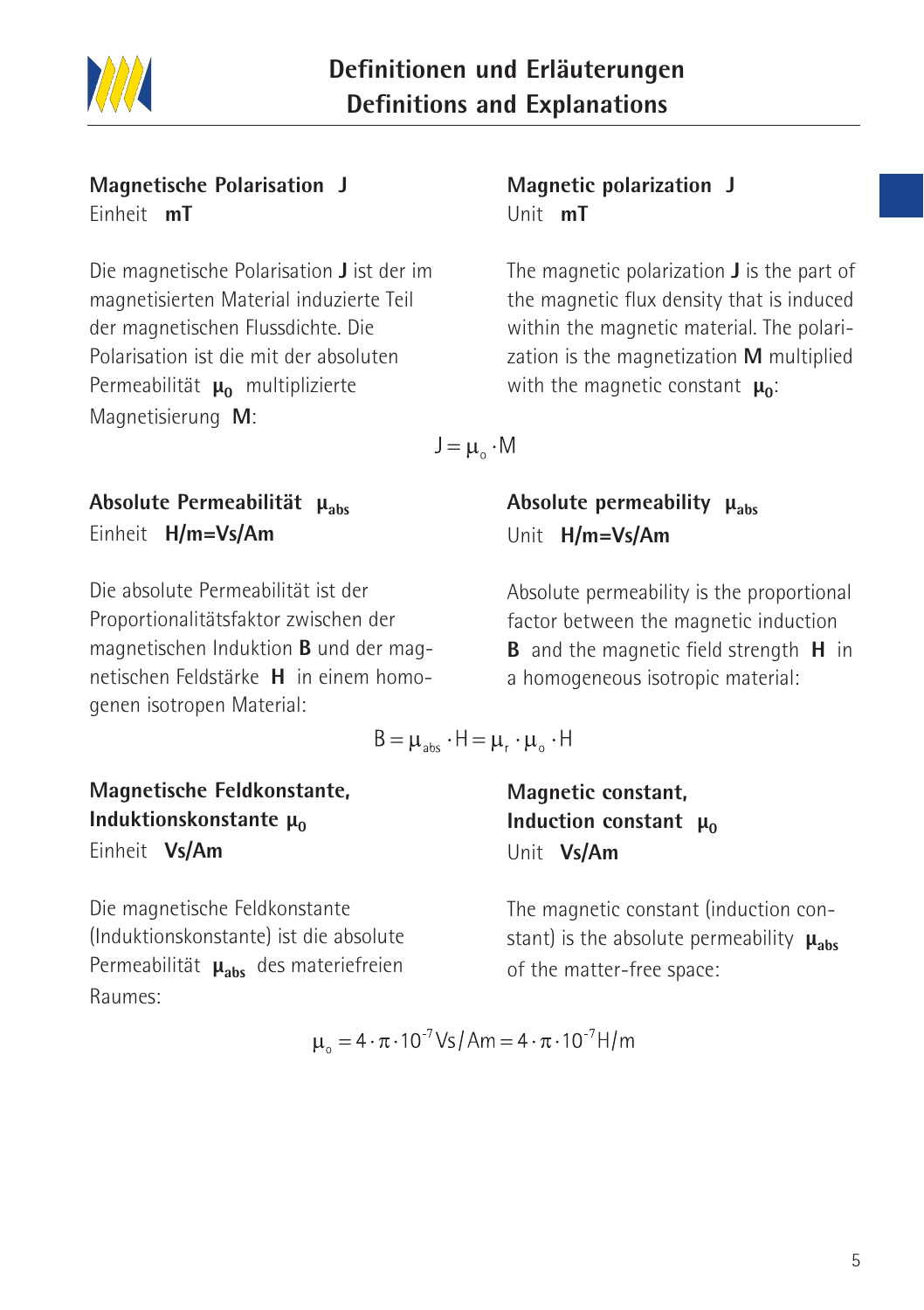

#### **Hystereseschleife B=f(H), M=f(H), J=f(H)**

Graphische oder tabellarische Darstellung der magnetischen Flussdichte **B** (bzw. der Magnetisierung **M** oder der magnetischen Polarisation **J**) in Abhängigkeit von der magnetischen Feldstärke **H** für einen geschlossenen Feldstärkezyklus. Hystereseschleifen können statisch oder dynamisch erzeugt werden.

#### **Entmagnetisierung**

Einstellung eines eindeutigen, reproduzierbaren magnetischen Ausgangszustandes durch Überführen in den entmagnetisierten (magnetisch neutralen) Zustand **H=B=0**. Entmagnetisierung kann thermisch durch Erwärmen über die Curie-Temperatur oder dynamisch durch ein von der Sättigung linear oder exponentiell bis Null abnehmendes magnetisches Wechselfeld erfolgen.

#### **Neukurve**

Die Neukurve ist der vom magnetisch neutralen bzw. entmagnetisierten Zustand **H=B=0** ausgehende Teil der Hystereseschleife **B=f(H)** [bzw. **M=f(H)** oder **J=f(H)**].

# **Hysteresis loop B=f(H), M=f(H), J=f(H)**

Graphical or table-like representation of magnetic flux density **B** (and magnetization **M** or magnetic polarization **J** , respectively) vs. magnetic field strength **H** for a closed field strength cycle. Hysteresis loops can be generated statically or dynamically.

# **Demagnetization**

Adjustment of an explicit, reproducible initial magnetic state via transferring into the demagnetized (magnetic neutral) state **H=B=0**.

Demagnetization can be achieved by annealing above the Curie-point or dynamically by a magnetic alternating field that decreases linearly or exponentially from the point of saturation to zero.

#### **Initial magnetization curve**

Initial magnetization curve is the limb of the hysteresis loop **B=f(H)** [and **M=f(H)** or **J=f(H)**, respectively] that starts from the neutral or demagnetized state **H=B=0**.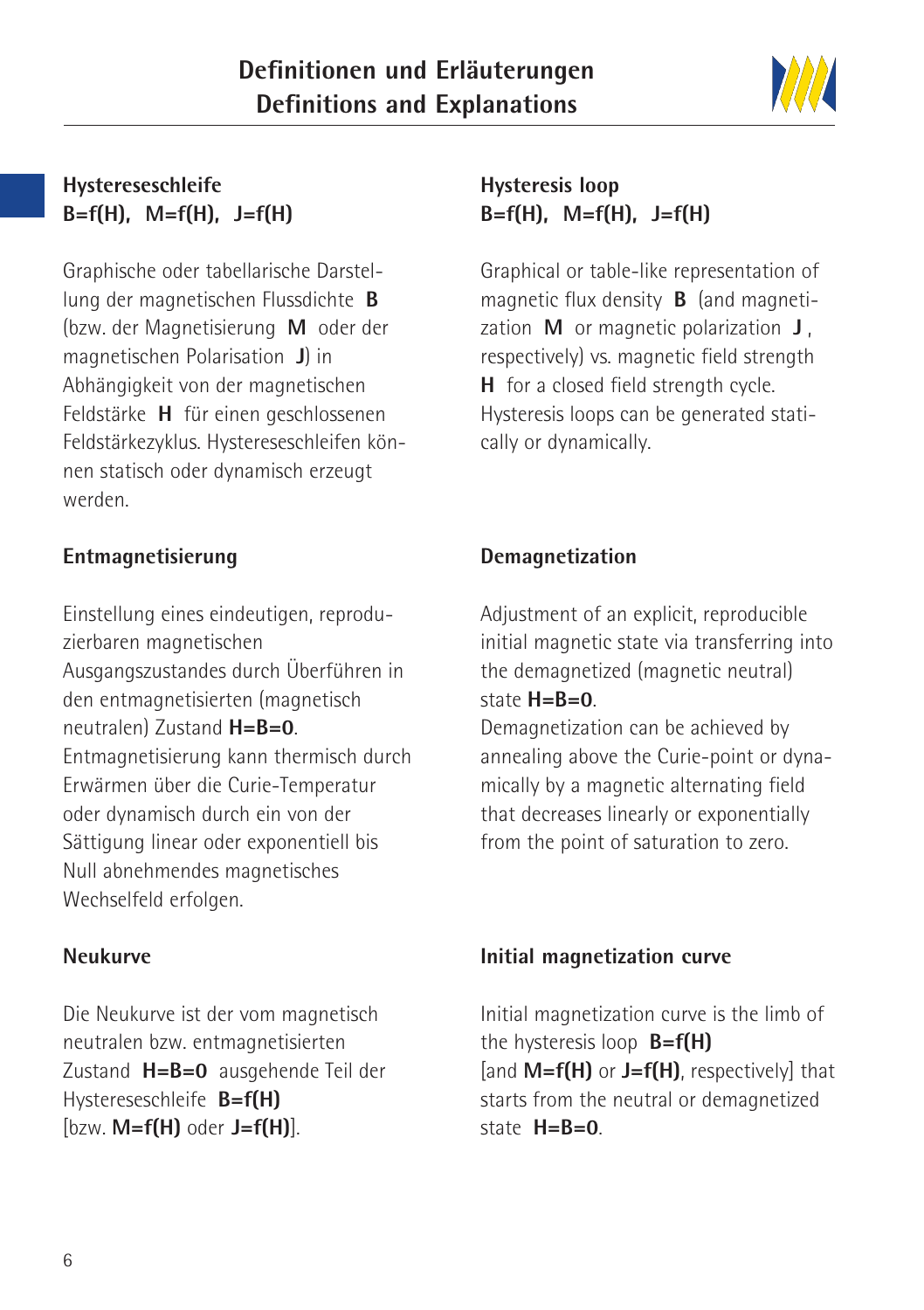

#### **Rayleigh-Bereich**

Der Aussteuerungsbereich nahe dem entmagnetisierten Zustand, in dem die magnetische Flussdichte als quadratische Funktion der magnetischen Feldstärke beschrieben werden kann, wird als Rayleigh-Bereich bezeichnet.

#### **Magnetische Sättigung**

Ein magnetisches Material befindet sich in der Sättigung, wenn bei weiterer Erhöhung des angelegten magnetischen Feldes **H** die magnetische Polarisation **J** (bzw. die Magnetisierung **M**) nicht mehr steigt.

#### **Sättigungshystereseschleife**

Hystereseschleife, bei der der Maximalwert der magnetischen Feldstärke **H** das Material in die magnetische Sättigung bringt.

#### Sättigungsmagnetisierung M<sub>s</sub> Einheit **A/m**

Die höchste erreichbare Magnetisierung **M** in einem magnetischen Material bei einer gegebenen Temperatur:

# $M_s = \frac{B_s}{\mu_s} - H = \frac{J_s}{\mu_s}$

#### **Rayleigh region**

The excitation level close to the demagnetized state, where the flux density can be described as a square function of the magnetic field strength, is called the Rayleigh region.

#### **Magnetic saturation**

A magnetic material is in the state of saturation if no further increase of magnetic polarization **J** (and magnetization **M**, respectively) is observed during further increasing of the magnetic field strength **H**.

#### **Saturation hysteresis loop**

Hysteresis loop, at which the maximum of magnetic field strength **H** causes the magnetic saturation of the material.

# Saturation magnetization M<sub>s</sub> Unit **A/m**

The highest achievable value of magnetization **M** within a magnetic material at a defined temperature: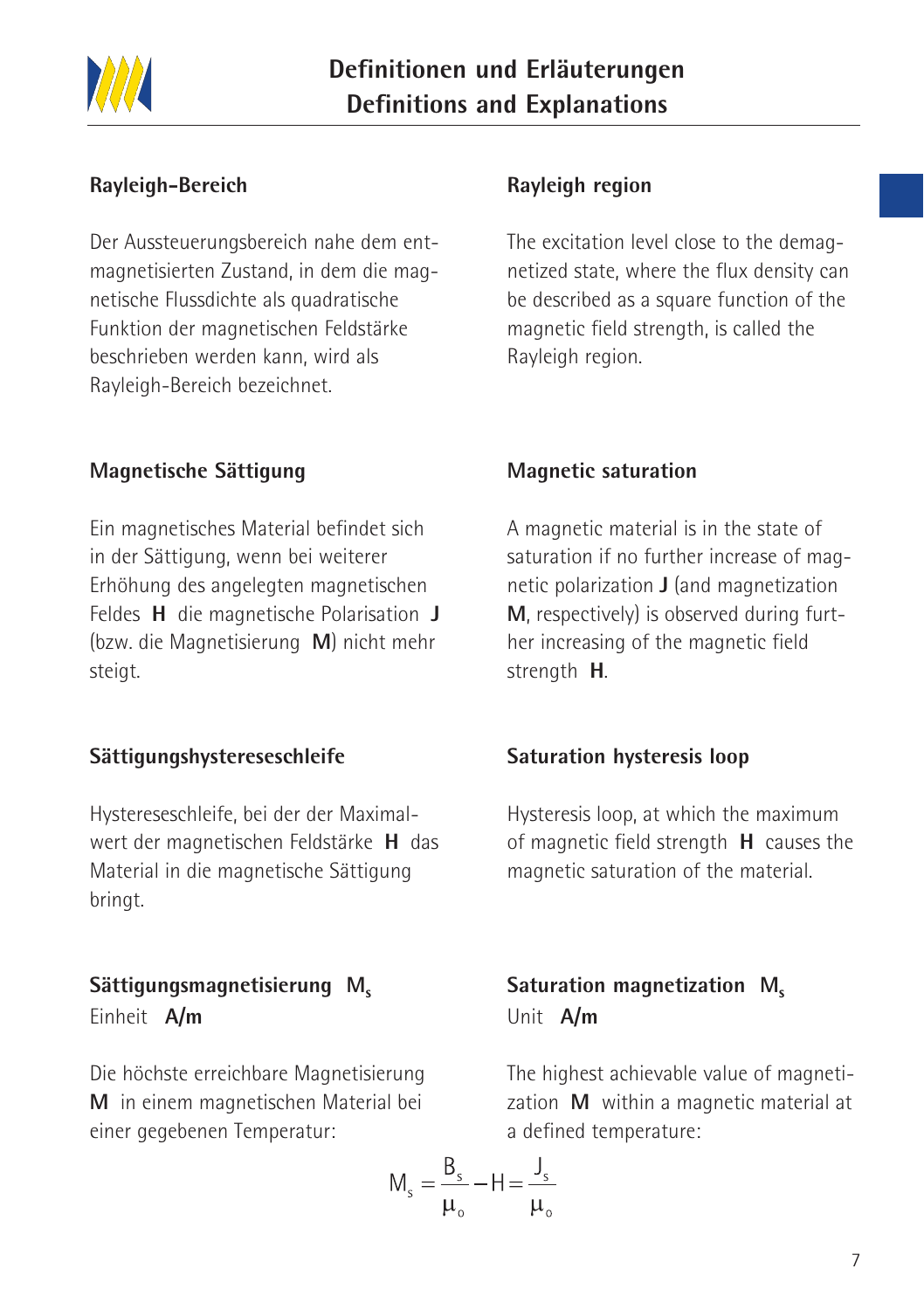

# **Spezifische Sättigungsmagnetisierung σ** Einheit **Am²/ g**

Verhältnis der Sättigungsmagnetisierung **Ms** zur Dichte **ρ** des magnetischen Materials:

#### Sättigungspolarisation J<sub>s</sub> Einheit **mT**

Die höchste erreichbare magnetische Polarisation **J** in einem magnetischen Material bei einer gegebenen Temperatur.

#### **Sättigungsflussdichte, Sättigungsinduktion B.** Einheit **mT**

Ein magnetisches Material befindet sich in der Sättigung, wenn bei weiterer Erhöhung des angelegten magnetischen Feldes **H** die magnetische Polarisation **J** nicht mehr steigt. Die Sättigungsinduktion ist die magnetische Flussdichte des Punktes, an dem die Sättigung des magnetischen Materials erreicht ist. Gemessen wird die Sättigungsflussdichte bei einer vorgegebenen, ausreichend hohen magnetischen Feldstärke.

**Specific saturation magnetization σ** Unit **Am²/ g**

Ratio between saturation magnetization **M**<sub>s</sub> and density **ρ** of the magnetic material:

$$
\sigma = \frac{M_S}{\rho}
$$

# **Saturation polarization J.** Unit **mT**

The highest achievable value of magnetic polarization **J** within a magnetic material at a defined temperature.

# **Saturation flux density,** saturation induction **B**<sub>c</sub> Unit **mT**

A magnetic material is in the state of saturation, if a continued increase of magnetic field strength **H** causes no further increase of magnetic polarization **J**. The saturation induction represents the magnetic flux density of the point where the saturation of the magnetic material is achieved. The saturation flux density is measured at a sufficiently high given magnetic field strength.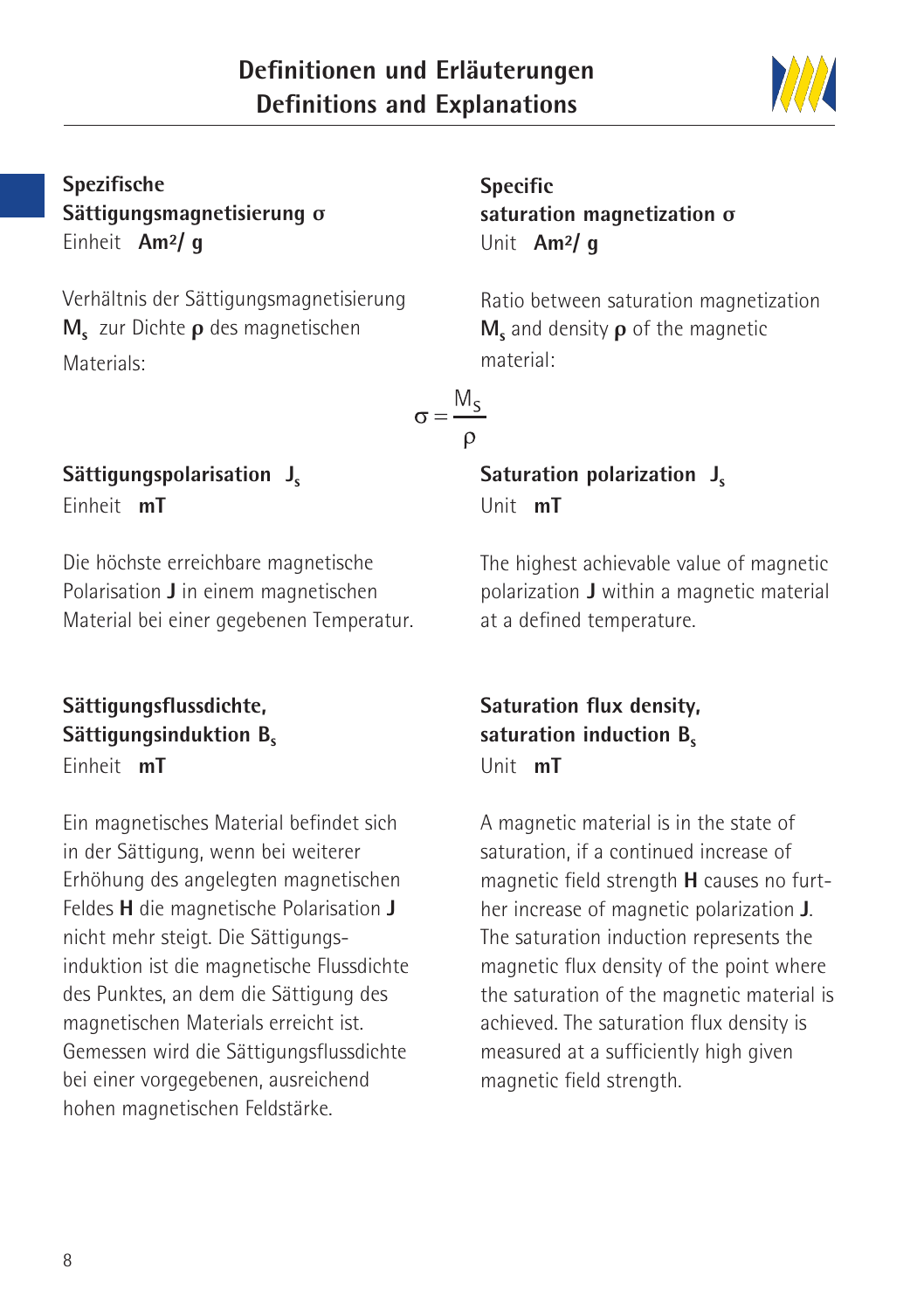

#### **Remanenzflussdichte, Remanenzinduktion Br** Einheit **mT**

Magnetische Flussdichte des Punktes auf der statischen Sättigungshystereseschleife, für den die magnetische Feldstärke **H** Null ist.

#### Koerzitivfeldstärke H<sub>c</sub> Einheit **A/m**

Die Koerzitivfeldstärke ist die magnetische Feldstärke des Punktes auf der statischen Sättigungshystereseschleife, für den die magnetische Flussdichte **B** Null ist. Für Werkstoffe mit hoher Anfangspermeabilität ist der Unterschied zwischen der Flussdichte-Koerzitivfeldstärke H<sub>CB</sub> und der Polarisations-Koerzitivfeldstärke H<sub>CI</sub> vernachlässigbar.

#### **Induktivität L** Einheit **H=Wb/A**

Proportionalitätsfaktor zwischen dem im Kreis fließenden Strom **I** und dem von ihm erzeugten, verketteten magnetischen Fluss **ψ**:

**Remanent flux density, Remanent induction B.** Unit **mT**

Magnetic flux density of that point on the static saturation hysteresis loop where the magnetic field strength **H** is zero.

# **Coercive field strength Hc** Unit **A/m**

The coercive field strength is the magnetic field strength of that point on the static saturation hysteresis loop where the magnetic flux density **B** is zero. The differences between the coercive field strength related to flux density H<sub>CB</sub> and the coercive field strength related to polarization **H<sub>CJ</sub>** are negligible in the case of materials with high initial permeability.

**Inductivity L** Unit **H=Wb/A**

Factor of proportionality between the current and the generated interlinked magnetic flux **ψ**:

$$
\Psi = \mathbb{N} \cdot \Phi = \mathbb{L} \cdot \mathbb{I}
$$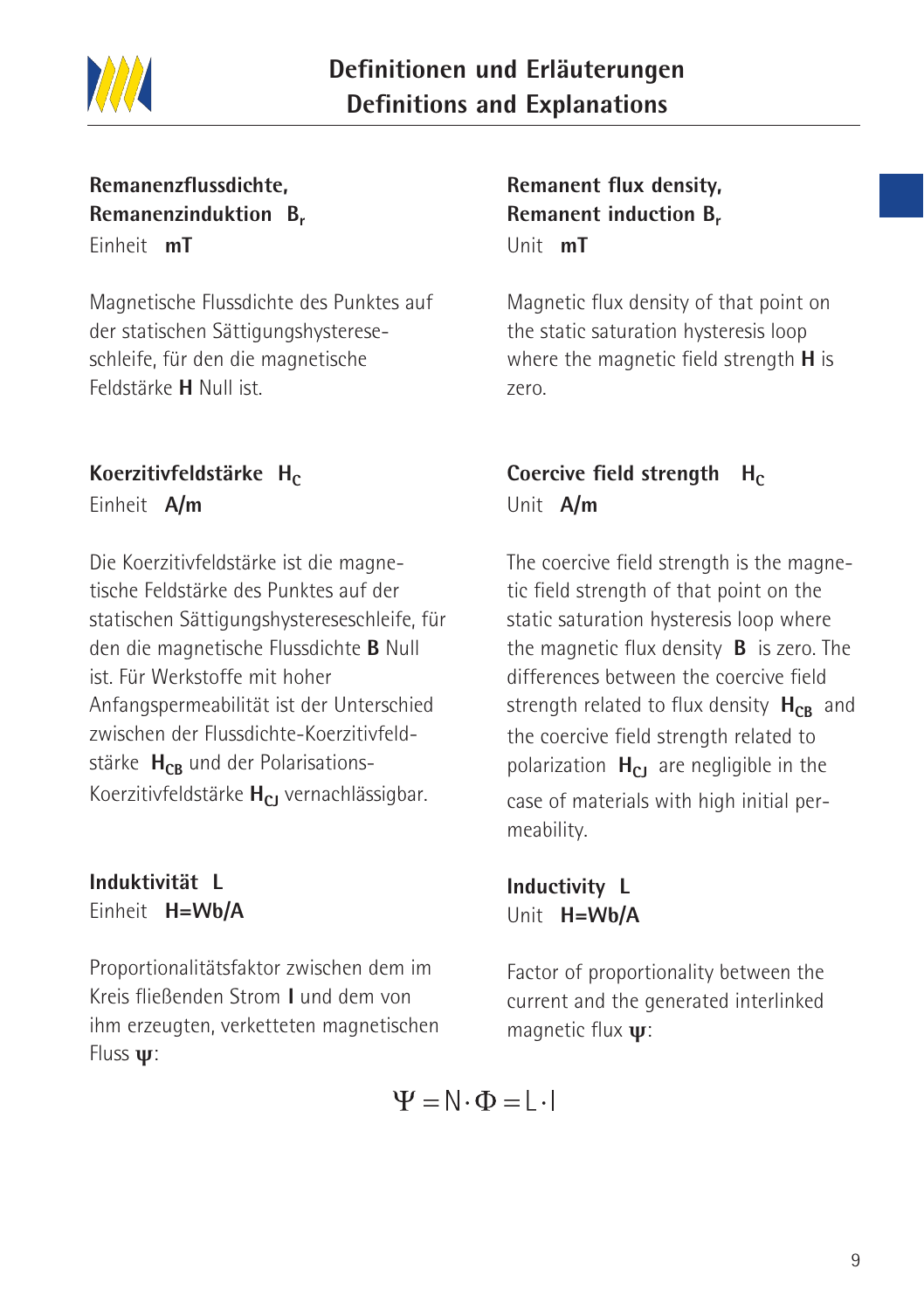#### **Induktivitätsfaktor A** Einheit **nH**

Der Induktivitätsfaktor ist das Verhältnis der im Rayleigh-Bereich bestimmten Induktivität **L** einer Spule mit einem weichmagnetischen Kern (mit und ohne Luftspalt in einem geschlossenen magnetischen Weg) zum Quadrat der Windungszahl **N** der Spule. Der Induktivitätsfaktor ermöglicht die Bestimmung der Windungszahl einer Spule für eine gewünschte Induktivität:

# **Inductance factor A**<sub>L</sub> Unit **nH**

The inductance factor represents the ratio of the inductance **L** (determined in the Rayleigh region) of a coil with a soft magnetic core (with or without air gap in a closed magnetic path) and the square of the number of turn **N** of the coil. The inductance factor enables the determination of the number of turns of a coil for a desired inductance:

Der Induktivitätsfaktor A<sub>1</sub> ist der magnetische Leitwert eines Kernes mit der effektiven Permeabilität **μ**<sub>2</sub>:

The inductance factor  $A<sub>L</sub>$  is the value of the magnetic conductance of a core with the effective permeability **μ**<sub>ε</sub>:

#### **Induktivität der Reihen- (Parallel-)** Ersatzschaltung L<sub>s</sub> (L<sub>p</sub>) Einheit **H**

Induktivität einer Spule mit magnetischem Kern in der Reihen-(s) oder Parallelersatzschaltung (p).

**Inductivity of the series (parallel)** substitute circuit L<sub>s</sub> (L<sub>n</sub>) Unit **H**

Inductance of a coil with a magnatic core in series (s) or rarallel (p) substitute circuit.

$$
A_{L} = \frac{L}{N^2}
$$

 $A_{L} = \frac{\mu_{o} \cdot \mu_{e}}{\sum \frac{l}{\lambda_{o}}}$ 

$$
\mathcal{W}\mathcal{U}
$$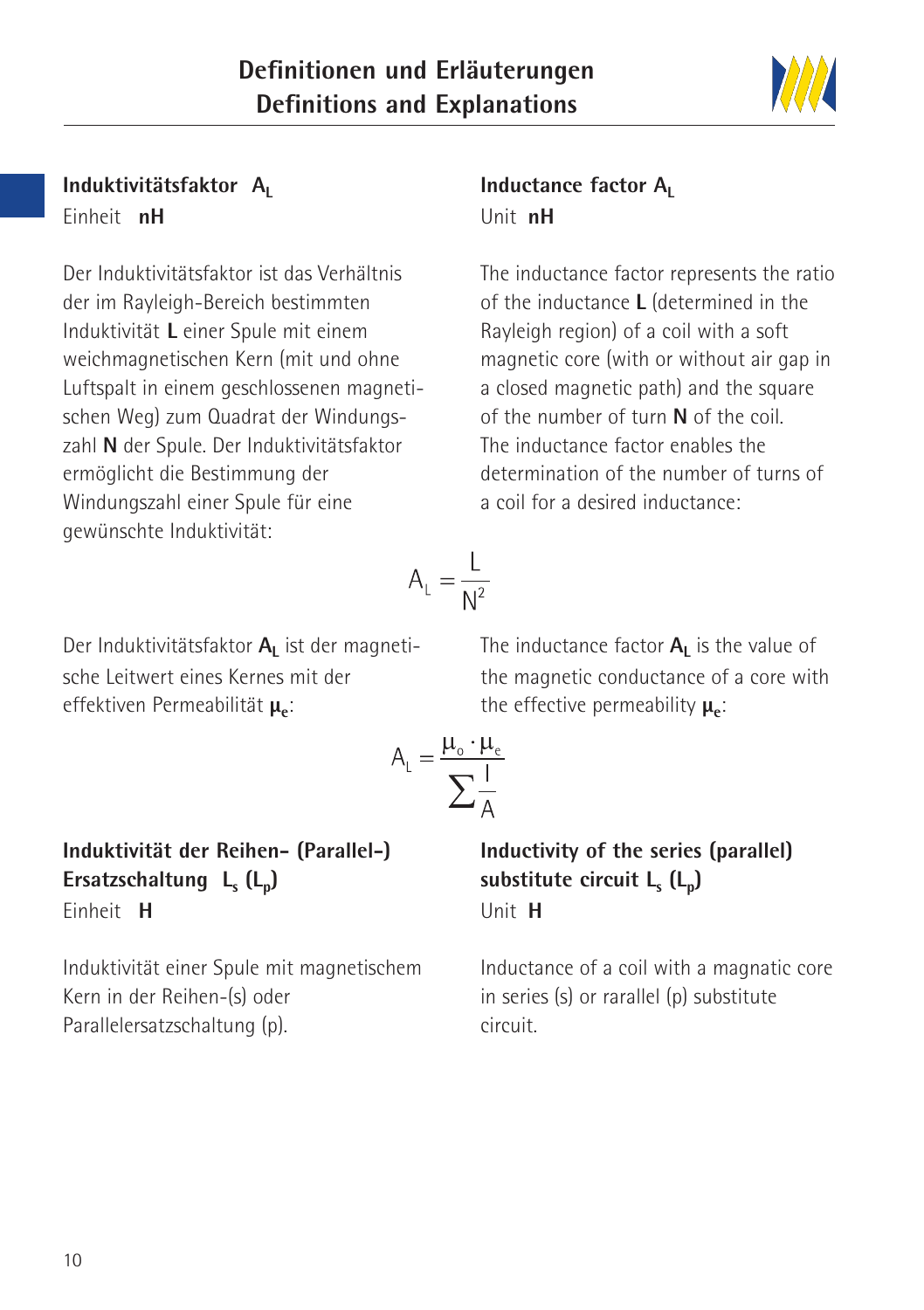

# **Wirkwiderstand der Reihen- (Parallel-) Ersatzschaltung R<sub>s</sub>**  $(R_n)$ Einheit **Ω**

Wirkwiderstand einer Spule mit magnetischem Kern in der Reihen-(s) oder Parallelersatzschaltung (p).

**Umrechnung einer Parallelersatzschaltung in die äquivalente Reihenersatzschaltung**

# **Effective resistance of the series (parallel) substitute circuit R<sub>s</sub> (R<sub>n</sub>)** Unit **Ω**

Effective resistance of a coil with a magnetic core in series (s) or parallel (p) equivalent circuit.

**Conversion of a parallel substitute circuitry into the equivalent series substitute circuitry**

$$
L_s = \frac{1}{\omega^2 \cdot C_p \cdot \left(1 + \frac{1}{\Omega^2}\right)}
$$
  

$$
R_s = \frac{1}{G_p \cdot (1 + \Omega^2)}
$$
  
mit (with) 
$$
G_p = \frac{1}{R_p} \text{ und (and)} Q = \frac{\omega \cdot C_p}{G_p}
$$

# **(Relative) Permeabilität, Permeabilitätszahl** μ<sub>r</sub>

Einheit **1**

Die relative Permeabilität ist das Verhältnis der absoluten Permeabilität **μabs** zur magnetischen Feldkonstanten **μ**<sub>0</sub>:

**(Relative) permeability, permeability number μ**<sup>r</sup> Unit **1**

The relative permeability is the ratio of absolute permeability **μabs** and the magnetic constant **μ**<sub>0</sub>:

$$
\mu_{\rm r} = \frac{\mu_{\text{abs}}}{\mu_{\rm o}}
$$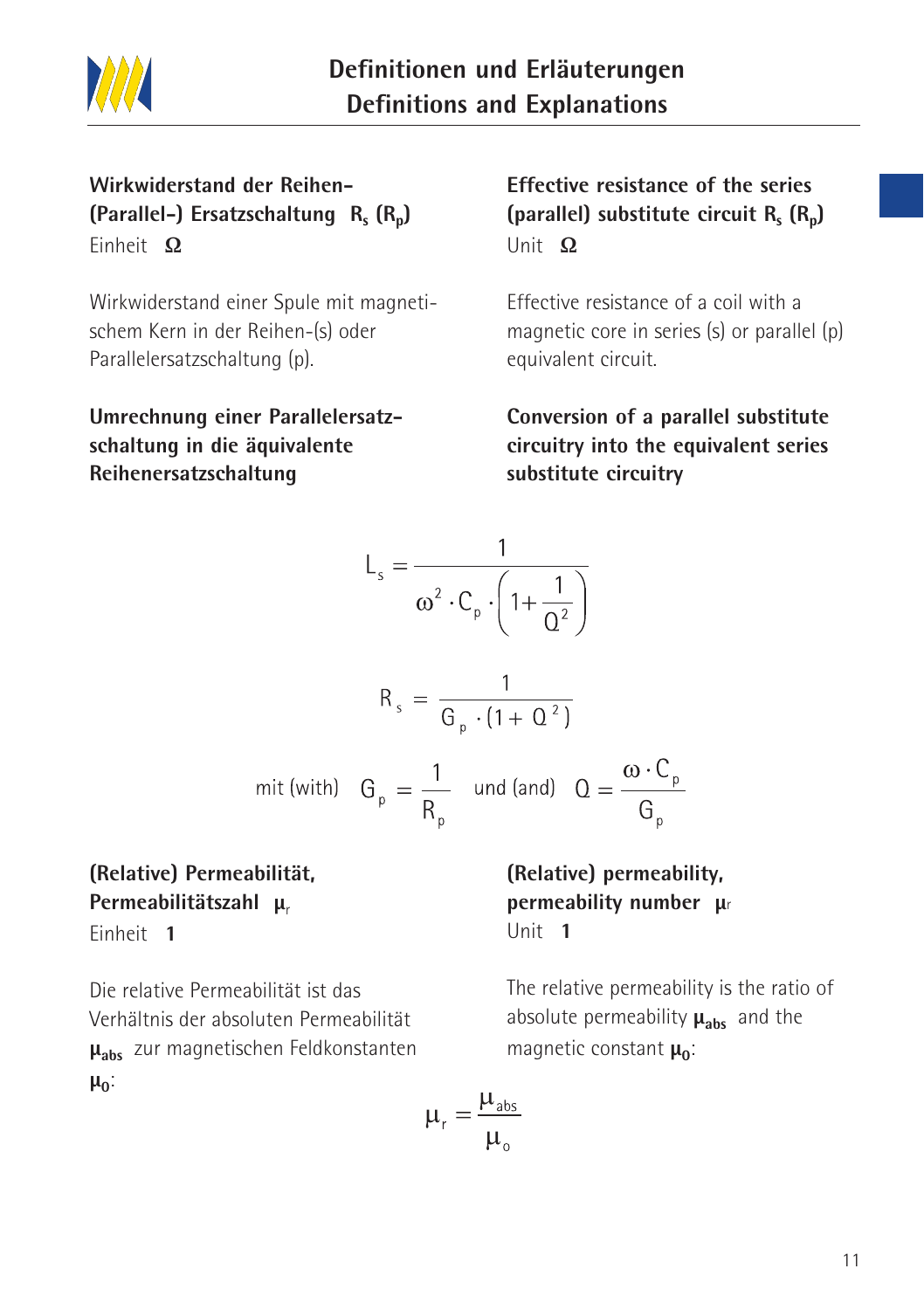

# **(Relative) Komplexe Permeabilität μ** -Einheit **1**

# $\vec{\mu}$  Complex permeability  $\vec{\mu}$ Unit **1**

Komplexer Quotient, berechnet aus dem Vektor der sinusförmigen magnetischen Flussdichte **B**, geteilt durch den Vektor der Grundschwingung des magnetischen Feldes **H** im magnetischen Material: -

# Complex quotient calculated from the vector of the sinusoidal magnetic flux density **B**, divided by the vector of the basic oscillation of the magnetic field **H** in the magnetic material:

$$
\vec{\mu} = \frac{B}{\vec{H}} = \mu_s' - j \cdot \mu_s'
$$

 $i = \sqrt{-1}$ 

$$
\vec{\mu} = \frac{L_s}{L_0} - j \cdot \frac{R_s}{\omega \cdot L_0}
$$

L<sub>0</sub> ist die Induktivität der Spule ohne magnetischen Kern.

L<sub>0</sub> is the inductivity of the coil without magnetic core.

$$
\frac{1}{\vec{\mu}} = \frac{1}{\mu'_{\text{p}}} - \frac{1}{j \cdot \mu''_{\text{p}}}
$$

# **Permeabilitäts-Verlustzahl μ''**

Einheit **1**

Negativer imaginärer Teil der (relativen) komplexen Permeabilität. Die Permeabilitäts-Verlustzahl **μ"** wird im Rayleigh-Bereich gemessen.

#### **Magnetic loss index μ''** Unit **1**

Negative imaginary part of the complex (relative) permeability. The magnetic loss index **μ"** is measured in the Rayleighregion.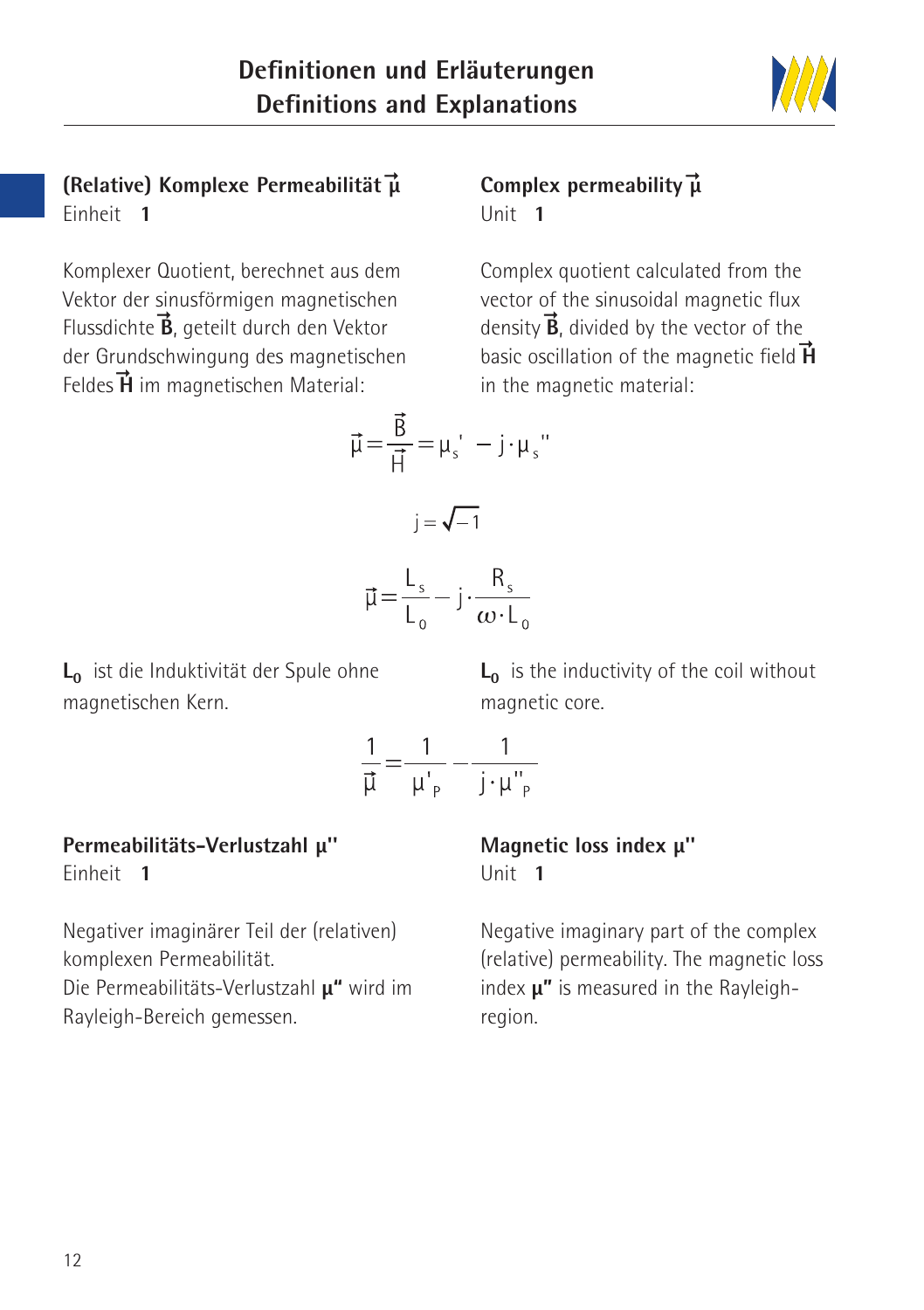

#### **(Relative) Anfangspermeabilität μi** Einheit **1**

# Die Anfangspermeabilität ist der Grenzwert der relativen Permeabilität **μr** für **H** gegen Null:

$$
\mu_i = \frac{1}{\mu_o} \cdot \lim_{H \to 0} \frac{E}{H}
$$

Sie wird am Ringkern als Reiheninduktivitätspermeabilität bei geringer Flussdichte (Rayleigh-Bereich) bestimmt:

$$
\mu_i = \frac{L_s}{\mu_o \cdot N^2} \cdot \sum \frac{1}{A}
$$

**(Relative) Amplitudenpermeabilität μa** Einheit **1**

Die Amplitudenpermeabilität wird berechnet aus den Scheitelwerten der sinusförmigen magnetischen Flussdichte **B** und der magnetische Feldstärke **H** bei symmetrischer Aussteuerung außerhalb des Rayleigh-Bereiches:

$$
\mu_{a} = \frac{B}{\mu_{o} \cdot \hat{F}}
$$

#### **Maximalpermeabilität μmax**

Einheit **1**

Die höchste Amplitudenpermeabilität bei veränderter Amplitude der magnetischen Feldstärke **H**.

# **(Relative) Initial permeability μi** Unit **1**

The initial permeability represents the limit value of the relative permeability  $\mu_r$ when **H** goes towards zero:

 $\frac{B}{1}$ 

It is determined at a ring core within the Rayleigh-region as series inductance permeability:

**(Relative) Amplitude permeability** 

**μa** Unit 1

The amplitude permeability is calculated from the peak values of the sinusoidal magnetic flux density **B** and the magnetic field strength **H** at symmetric excitation beyond the Rayleigh-region:

$$
L_{a} = \frac{\widehat{B}}{\mu_{o} \cdot \widehat{H}}
$$

**Maximum permeability μ<sub>max</sub>** Unit **1**

The highest amplitude permeability at changed value of amplitude for magnetic field strength **H**.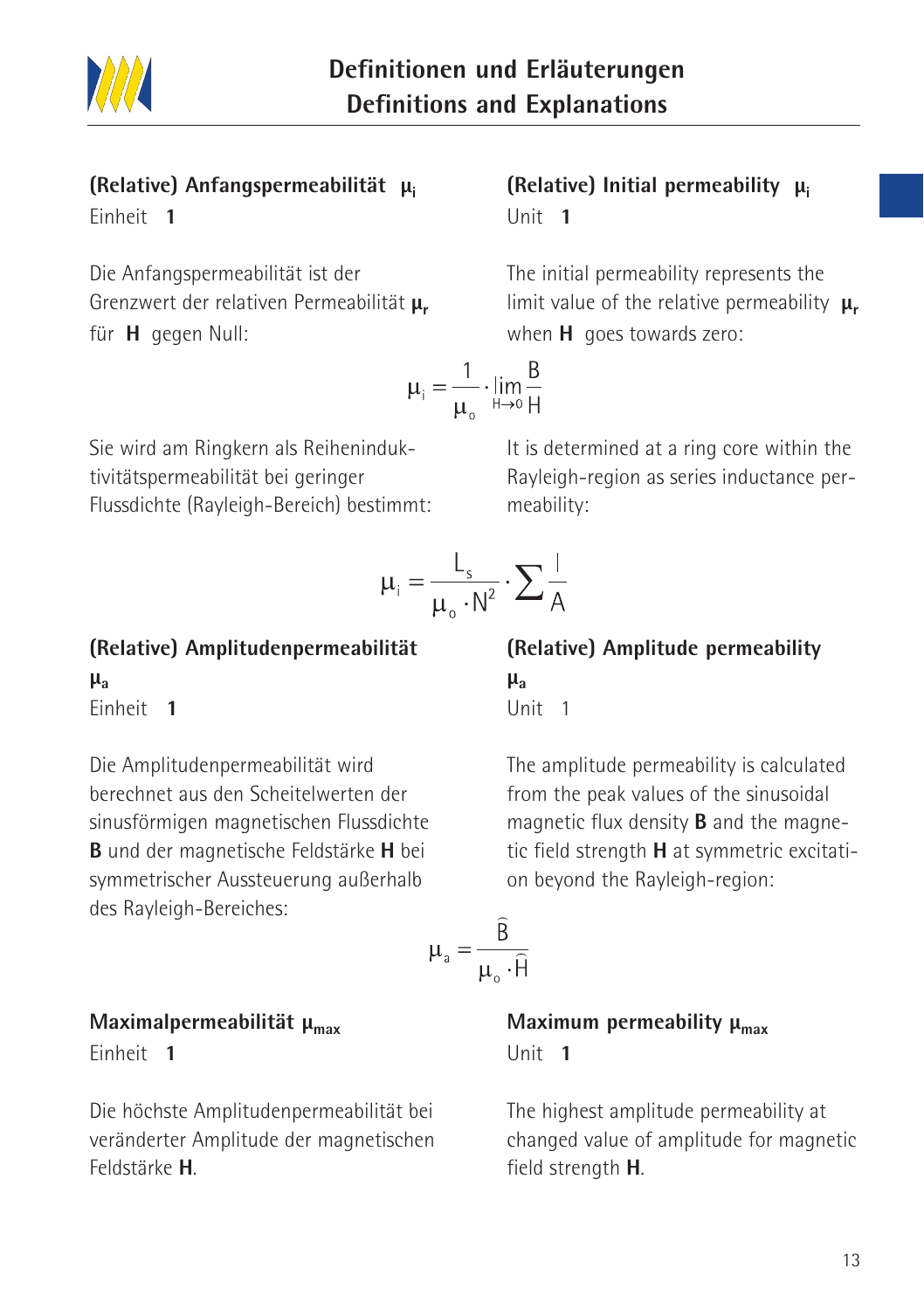

**(Relative) Überlagerungspermeabilität μ**<sub>Δ</sub> Einheit **1**

Permeabilität der Überlagerung einer reversiblen Schleife über ein gegeben Gleichfeld:

$$
\mathbf{u}_{\Delta} = \frac{1}{\mu_{\mathrm{o}}} \cdot \left(\frac{\Delta \mathbf{B}_{\mathrm{o}}}{\Delta \mathbf{H}_{\mathrm{o}}}\right)_{\mathrm{H}}
$$

#### **(Relative) Incremental permeability μ**<sub>Λ</sub> Unit **1**

Permeability as a result of superposition of reversible loop with a given DC field:

The limit value of incremental permeability at  $H = 0$  represents the relative

Der Grenzwert der Überlagerungspermeabilität für **H = 0** ist die relative reversible Permeabilität **μrev**.

$$
\mu_{rev} = \frac{1}{\mu_o} \cdot \lim_{H_{\sim} \to 0} \left( \frac{\Delta B_{\sim}}{\Delta H_{\sim}} \right)_H
$$

Scheinpermeabilität μ<sub>app</sub> Einheit **1**

Die Scheinpermeabilität ist das Verhältnis der Induktivität einer Spule mit einem in definierter Lage befindlichen weichmagnetischen Kern mit offenem magnetischen Weg zur Induktivität der Spule ohne weichmagnetischen Kern (Leerinduktivität) L<sub>o</sub>:

**μapp** ist stark von der Form des magnetischen Kernes, der Form der Spule und der Lage des Kernes bezogen auf die Spule abhängig.

#### **Apparent permeability μ<sub>ann</sub>** Unit **1**

reversible permeability **μrev**.

The apparent permeability represents the ratio of the inductance of a coil with a soft magnetic core (situated in a specified position) with an open magnetic path, to the inductance of the coil without a soft magnetic core (empty inductance) **L**<sub>0</sub>:

$$
\mu_{\rm app} = \frac{L}{L_0}
$$

**μapp** depends on the shape of the magnetic core, the shape of the coil and on the positional arrangement of core and coil.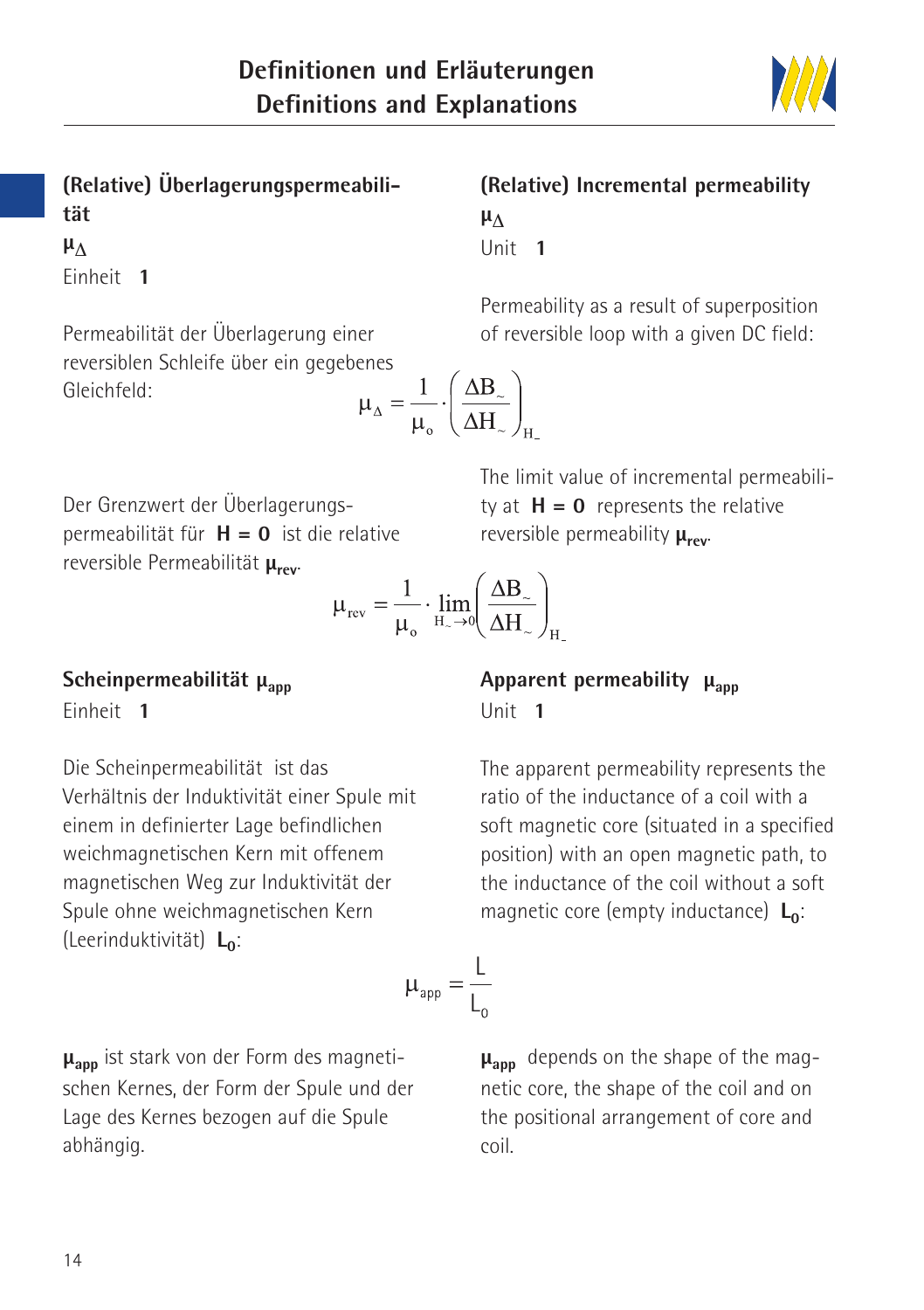

#### **Desakkommodationskoeffizient D** Einheit **1**

Durch eine magnetische, thermische oder mechanische Störung erhöht sich die Permeabilität eines ferrimagnetischen Materials plötzlich. Die auf die Störung folgende langsame zeitliche Abnahme der Permeabilität bezeichnet man als Desakkommodation. Der Desakkommodationskoeffizient ist die realtive Abnahme der Anfangspermeabilität **μi** eines weichmagnetischen Materials bei konstanter Temperatur nach einer Entmagnetisierung, geteilt durch den dekadischen Logarithmus des Verhältnisses der beiden Messzeiten t<sub>1</sub> und t<sub>2</sub> nach der Entmagnetisierung:

#### **Disaccommodation D** Unit **1**

The permeability of a ferrimagnetic material increases suddenly due to magnetic, thermal or mechanical disturbances. The slow decrease of permeability following the disturbance, is called disaccommodation.

The disaccommodation coefficient represents the relative decrease of the initial permeability **μi** of a soft magnetic material at a constant temperature after demagnetization divided by the common logarithm of the ratio of measuring time  $t_1$  to measuring time  $t_2$  after demagnetization:

$$
D = \frac{\mu_i(t_1) - \mu_i(t_2)}{\mu_i(t_1) \log_{10} \frac{t_1}{t_2}}
$$

Für Messungen wird die Desakkommodation durch eine Entmagnetisierung mit einem abnehmenden Wechselfeld niedriger Frequenz angeregt.

For measurements the disaccommodation is generated by demagnetization due to a decreasing AC field with low frequency.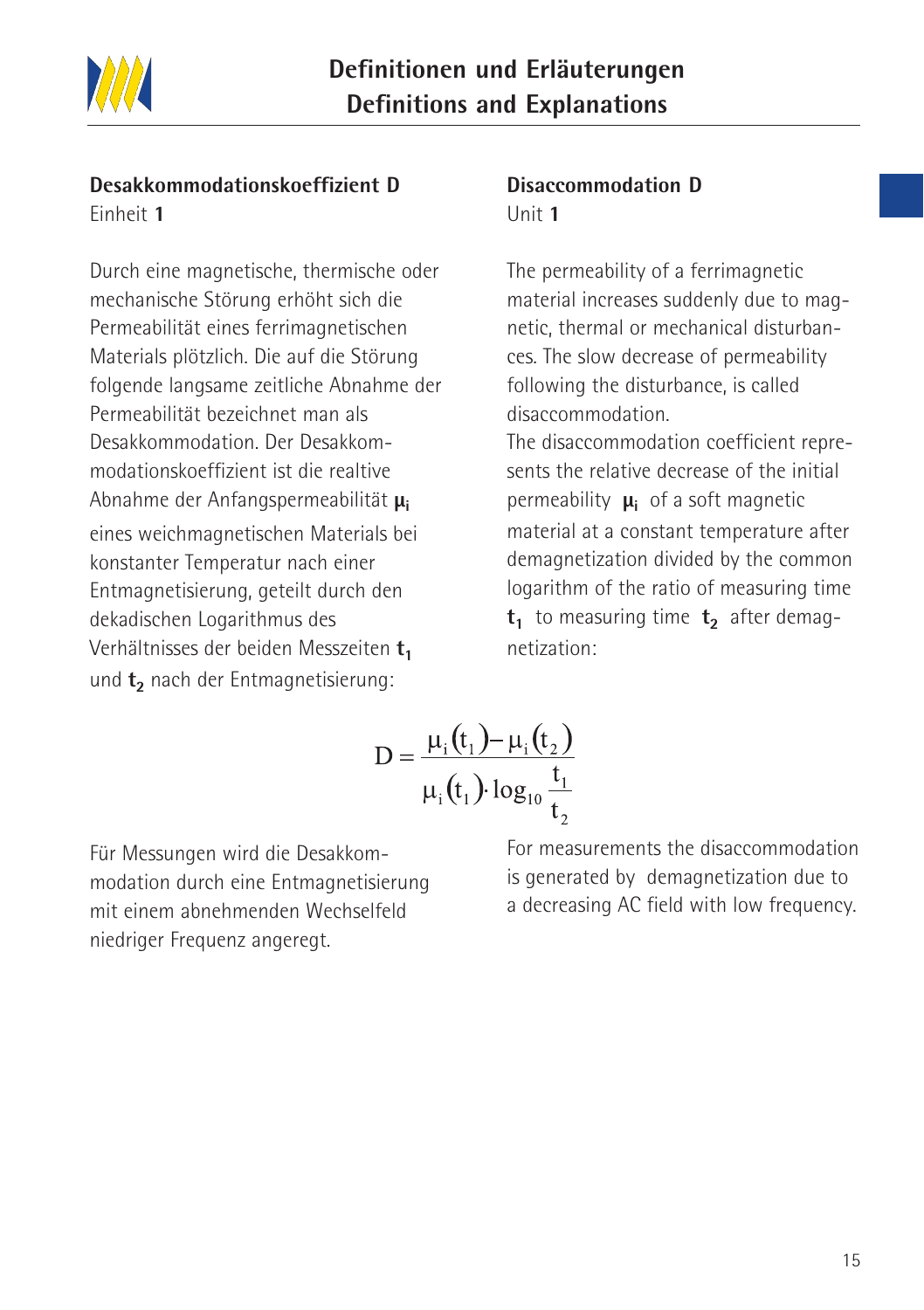

#### **Desakkommodationsfaktor DF**

Einheit **1**

Der Desakkommodationsfaktor ist das Verhältnis des Desakkommodationskoeffizienten **D** zur Anfangspermeabilität **μ**<sub>i</sub> bei der Messzeit **t**<sub>1</sub>. (Er ist weitgehend unabhängig von Luftspalten im weichmagnetischen Kern):

$$
D_{F} = \frac{D}{\mu_{i}(t_{1})} = \frac{D}{\mu_{i}} = \frac{D}{\mu_{e}}
$$

**Temperaturkoeffizient der Permeabilität <sup>μ</sup>** Einheit **1/K**

Der Temperaturkoeffizient der Permeabilität ist die relative Änderung der Permeabilität infolge einer Temperaturänderung, geteilt durch die Differenz der Messtemperaturen:

$$
\alpha_{\mu} = \frac{\mu(T_2) - \mu(T_1)}{\mu(T_1) \cdot (T_2 - T_1)}
$$

**Temperaturfaktor der Permeabilität**   $\alpha_{\text{F}}$ Einheit **1/K**

Der Temperaturfaktor der Permeabilität ist das Verhältnis des Temperaturkoeffizienten der Permeabilität **<sup>μ</sup>** zur Permeabilität bei der Temperatur **T<sup>1</sup>** . (Er ist weitgehend unabhängig von Luftspalten im weichmagnetischen Kern):

$$
\alpha_{\rm F} = \frac{\alpha_{\mu}}{\mu(T_1)} = \frac{\alpha_{\mu_i}}{\mu_i} = \frac{\alpha_{\mu_e}}{\mu_e}
$$

# **Disaccommodation factor D<sub>F</sub>** Unit **1**

The disaccommodation factor is the ratio of the disaccommodation coefficient **D** to the initial permeability **μ**<sub>i</sub> at the measuring time  $t_1$ 

(It is nearly independent of air gaps in the soft magnetic core.):

$$
\overline{f} = \frac{1}{\mu_i} = \frac{1}{\mu_e}
$$
\nTemperature coefficient of permeabi-

**lity <sup>μ</sup>** Unit **1/K**

The temperature coefficient of permeability represents the relative change in permeability owing to a change of temperature divided by the difference of the measuring temperatures:

**Temperature factor of permeability**  
\n
$$
\alpha_{F}
$$
  
\nUnit  $1/K$ 

The temperature factor of permeability represents the ratio of the temperature coefficient of permeability **α**<sub>u</sub>, to permeability at the temperature **T<sup>1</sup>** . (It is nearly independent of air gaps in the soft magnetic core):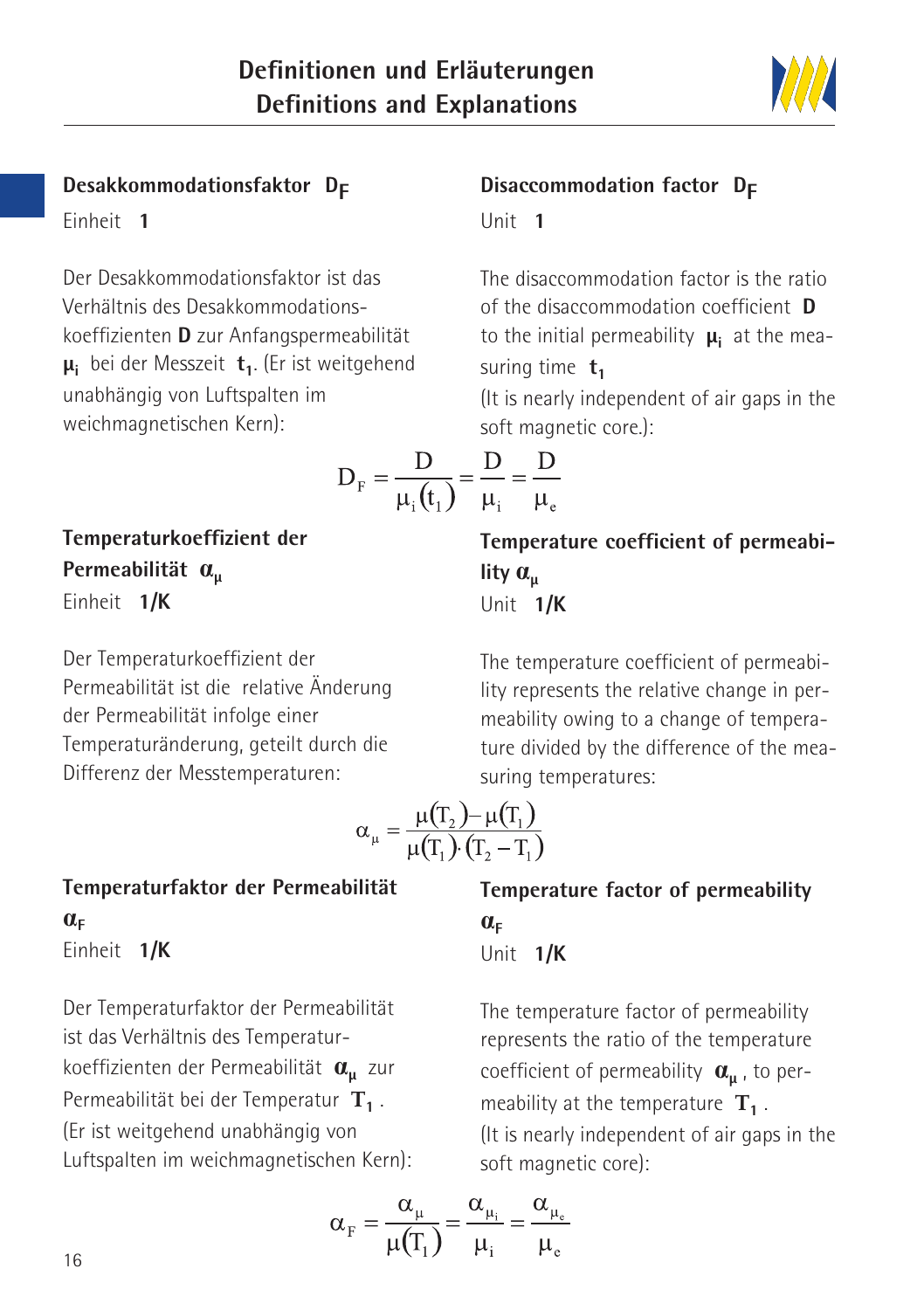

#### **Curie-Temperatur T<sub>c</sub>** Einheit **°C**

Die Curie-Temperatur ist die Temperatur, bei der die spontane Magnetisierung verschwindet und das vorher ferrimagnetische Material paramagnetisch wird. Als Curie-Temperatur geben wir die Temperatur an, bei der die Anfangspermeabilität des Materials auf 10 % der Anfangspermeabilität bei 25 °C gefallen ist.

Nach Unterschreitung der Curie-Temperatur befindet sich das Material im magnetisch neutralen Zustand **H=B=0** und es setzt eine Desakkommodation ein.

#### **Magnetischer Querschnitt A** Einheit **mm²**

Der Querschnitt senkrecht zur Flussrichtung, in dem der magnetische Fluss gleichmäßig verteilt ist.

#### **Magnetische Weglänge I** Einheit **mm**

Die Weglänge oder die Länge eines Elementes des magnetischen Weges, der ein konstanter Querschnitt **A** zugeordnet

#### **Curie temperature T<sub>c</sub>** Unit **°C**

The Curie temperature is the temperature at which spontaneous magnetization disappears and the previously ferrimagnetic material becomes paramagnetic. We declare the temperature at which the initial permeability of the material has dropped to 10 % of the initial permeability at 25 °C as Curie temperature.

If the temperature is below the Curie temperature again the material is in the magnetic neutral state **H=B=0** and disaccommodation is starting.

# **Magnetic cross sectional area A**  Unit **mm²**

Cross sectional area perpendicular to flux direction which the magnetic flux is uniformly distributed in.

# **Magnetic path length I**  Unit **mm**

The magnetic path length or the length of an element of the magnetic path which a constant cross section **A** is assigned to.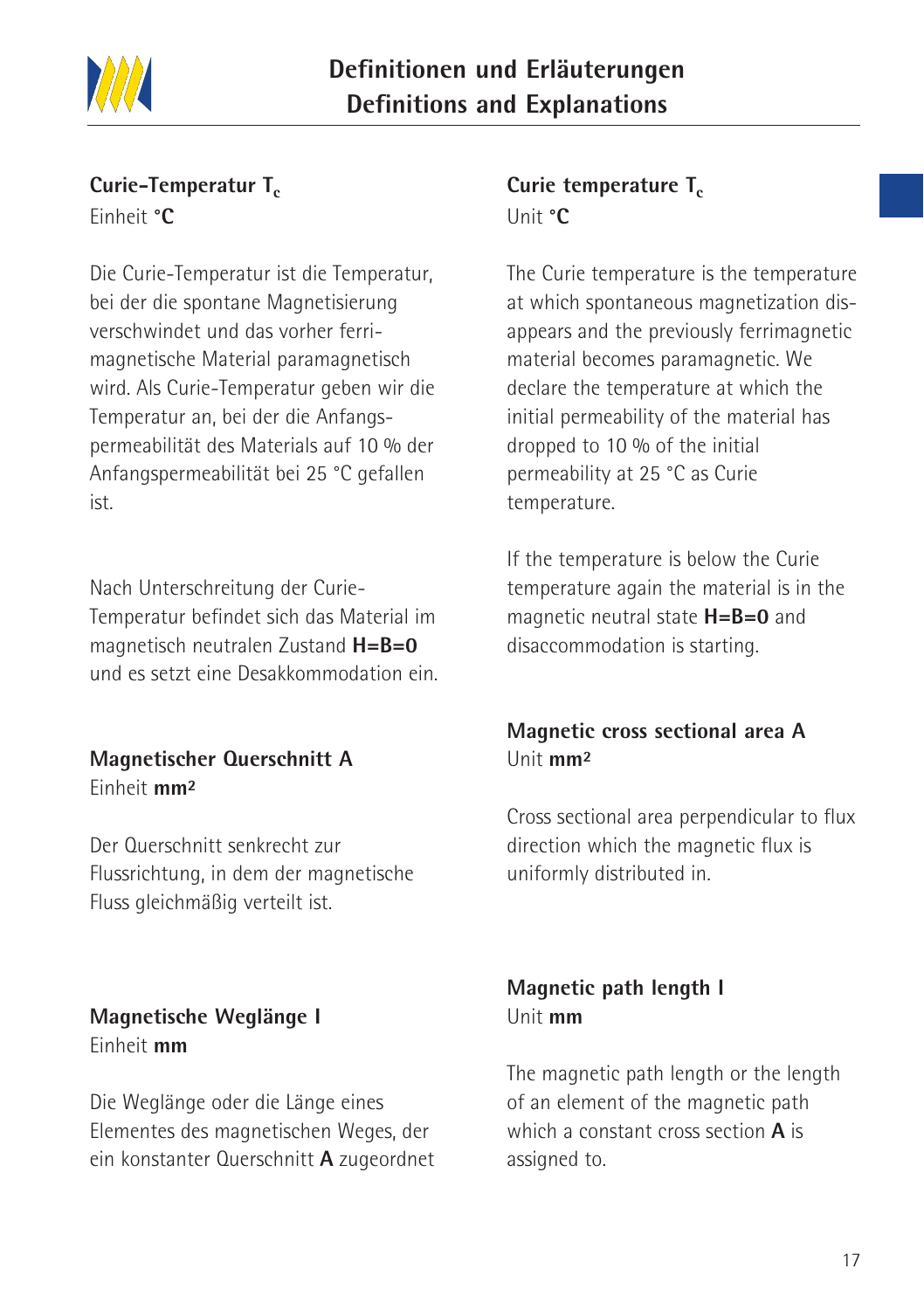

#### **Effektive magnetische Formkenngrößen**

Die effektiven magnetischen Formkenngrößen sind geometrische Kenngrößen eines hypothetischen idealen Ringkernes (Toroids), durch den der gegebene Kern unter der Voraussetzung gleicher magnetischer Eigenschaften ersetzt werden kann. Berechnung nach DIN EN 60205.

**Formfaktor C<sub>1</sub> (Parameter der Kerninduktivität)** Einheit **mm-1**

Der Formfaktor C<sub>1</sub> ist die Summe aller Quotienten, berechnet aus den magnetischen Weglängen **l i** in einem geschlossenen magnetischen Weg, geteilt durch ihre zugehörigen magnetischen Querschnitte **Ai** des für die Berechnung in geeignete Elemente aufgeteilten magnetischen Weges in einem Kern bekannter Geometrie:

#### **Effective magnetic core factors**

The effective magnetic core factors are geometric parameters of a hypothetical ideal ring core (toroid) by which the real core can be replaced under conditions of equal magnetic characteristics. Calculation according to DIN EN 60205.

**Core factor C<sub>1</sub> (core inductance parameter)** Unit **mm-1**

The core factor  $C_1$  is the sum of all quotients calculated along the elements of the magnetic path lengths **l i** in a closed magnetic path, divided by their related magnetic cross sectional areas **Ai** for the magnetic path that is split up into appropriate elements for a core with defined geometry:

$$
C_1 = \sum_i \frac{I_i}{A_i}
$$

[kurz (short)  $\sum \frac{1}{\Lambda}$  genannt (called)]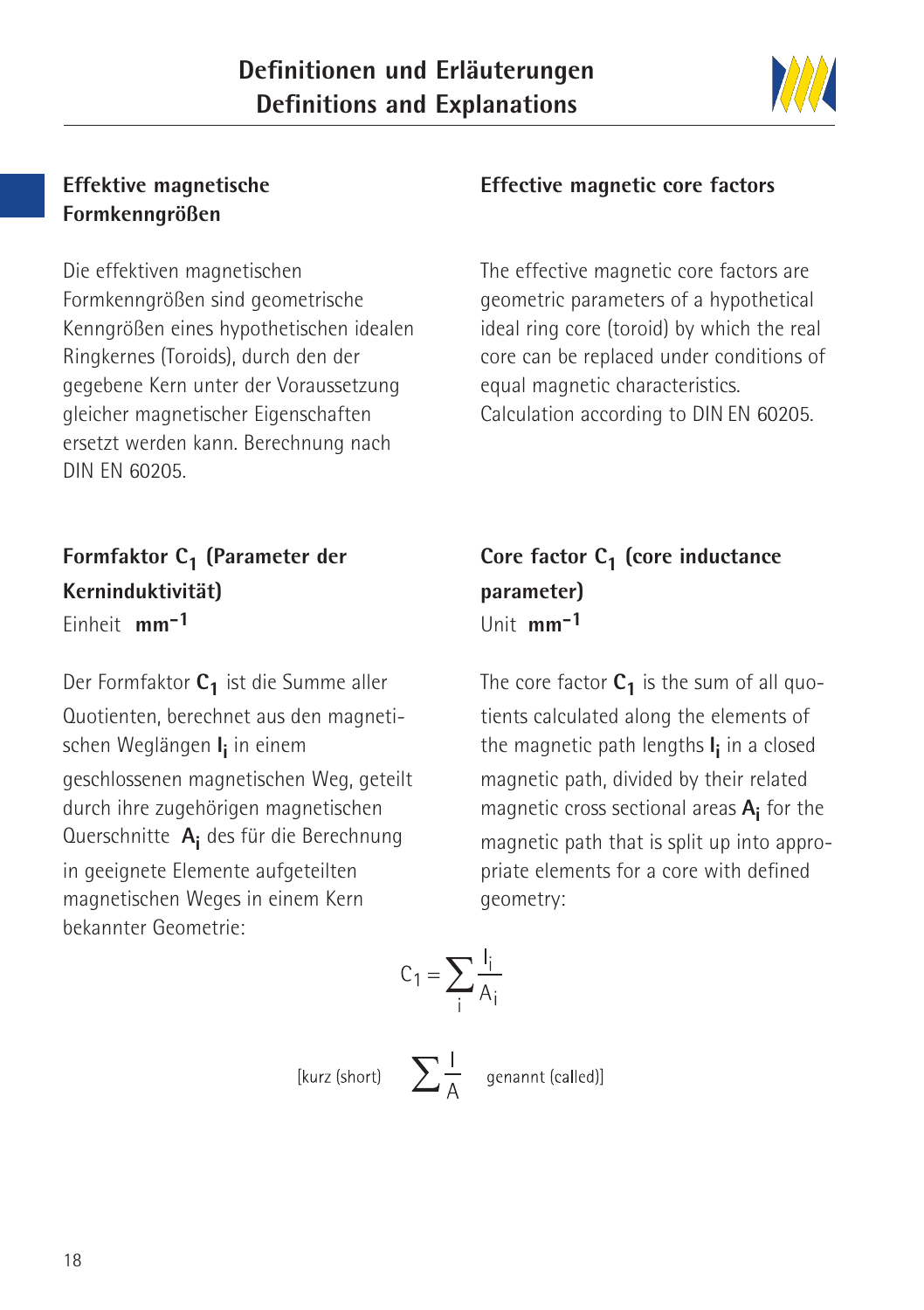

#### **Formfaktor C2 (Parameter der Kernhysterese)** Einheit **mm-3**

Summe der Quotienten, berechnet aus den magnetischen Weglängen **I i** geteilt durch die Quadrate der zugehörigen magnetischen Querschnitte **Ai** des für die Berechnung in geeignete Elemente aufgeteilten magnetischen Weges in einem Kern mit bekannter Geometrie:

# **Effektiver magnetischer Querschnitt**  $A_{\epsilon}$

Einheit **mm²**

Querschnitt eines hypothetischen Ringkernes, der magnetisch dem gegebenen Kern entspricht:

Der effektive magnetische Querschnitt dient der Berechnung der sinusförmigen magnetischen Flussdichte **B** im magnetischen Kern:

**Kleinster magnetischer Querschnitt Amin** Einheit **mm²**

Kleinster magnetischer Querschnitt entlang des magnetischen Weges in einem Kern oder Kernpaar.

#### **Core factor C2 (core hysteresis parameter)** Unit **mm-3**

Sum of quotients calculated via division of magnetic path lengths **I i** by the squared corresponding magnetic cross sections **Ai** of the magnetic path that is split up into appropriate elements for a core with defined geometry:

$$
C_2 = \sum_i \frac{I_i}{A_i^2}
$$

**Effektive magnetic cross sectional**  area A<sub>e</sub> Unit **mm²**

Cross sectional area of a hypothetic core that corresponds to the real core:

$$
A_e = \frac{C_1}{C_2}
$$

The effective magnetic cross sectional area is used as a basis for calculation of sinusoidal magnetic flux density **B** within the magnetic core:

$$
\widehat{\mathsf{B}} = \frac{\widehat{\mathsf{U}}}{\omega \cdot \mathsf{N} \cdot \mathsf{A}_{\mathsf{A}}}
$$

**Minimum core cross sectional area Amin** Unit **mm²**

Minimum magnetic cross sectional area along the magnetic path in a core or core pair.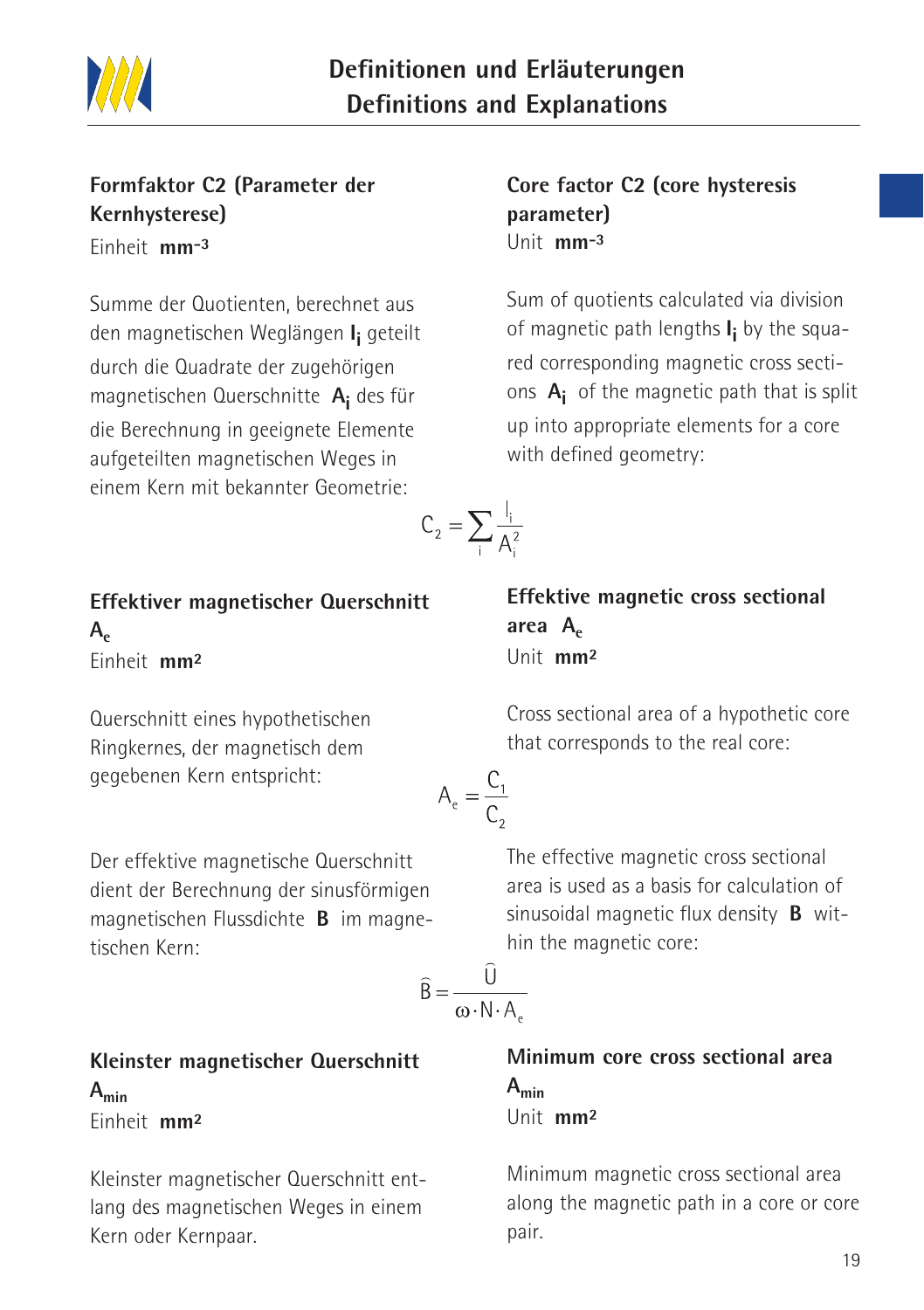

Effektive magnetische Weglänge I<sub>e</sub> Einheit **mm**

Länge des magnetischen Weges eines hypothetischen Ringkernes, der magnetisch dem gegebenen Kern entspricht:

# **Effective magnetic path length let** Unit **mm**

Magnetic path length of a hypothetic toroid that corresponds to the real core:

The effective magnetic path length **l**<sub>c</sub> is used for the calculation of the magnetic field strength **H** in a soft magnetic core

Die effektive magnetische Weglänge I<sub>e</sub> dient der Berechnung der magnetischen Feldstärke **H** in einem weichmagnetischen Kern ohne Luftspalt:

$$
\widehat{H} = \frac{N \cdot \widehat{I}}{I_e}
$$

 $I_e = \frac{C_1^2}{C}$ 

without air gap:

**Air gap** Unit **mm**

**Luftspalt** Einheit **mm**

Luftspalt im Verlauf des magnetischen Weges zur Einstellung von definierten Eigenschaften des magnetischen Kreises.

# Effektives magnetisches Volumen V<sub>e</sub> Einheit **mm³**

Das magnetische Volumen eines hypothetischen Ringkernes, der magnetisch dem gegebenen Kern entspricht:

Short non magnetic gap in the magnetic circuit to adjust defined properties of the circuit.

#### **Effective magnetic volume V<sub>e</sub>** Unit **mm³**

The magnetic volume of a hypothetic toroid that corresponds in terms of magnetism to the real core:

$$
V_e = \frac{C_1^3}{C_2^2} = I_e \cdot A_e
$$

20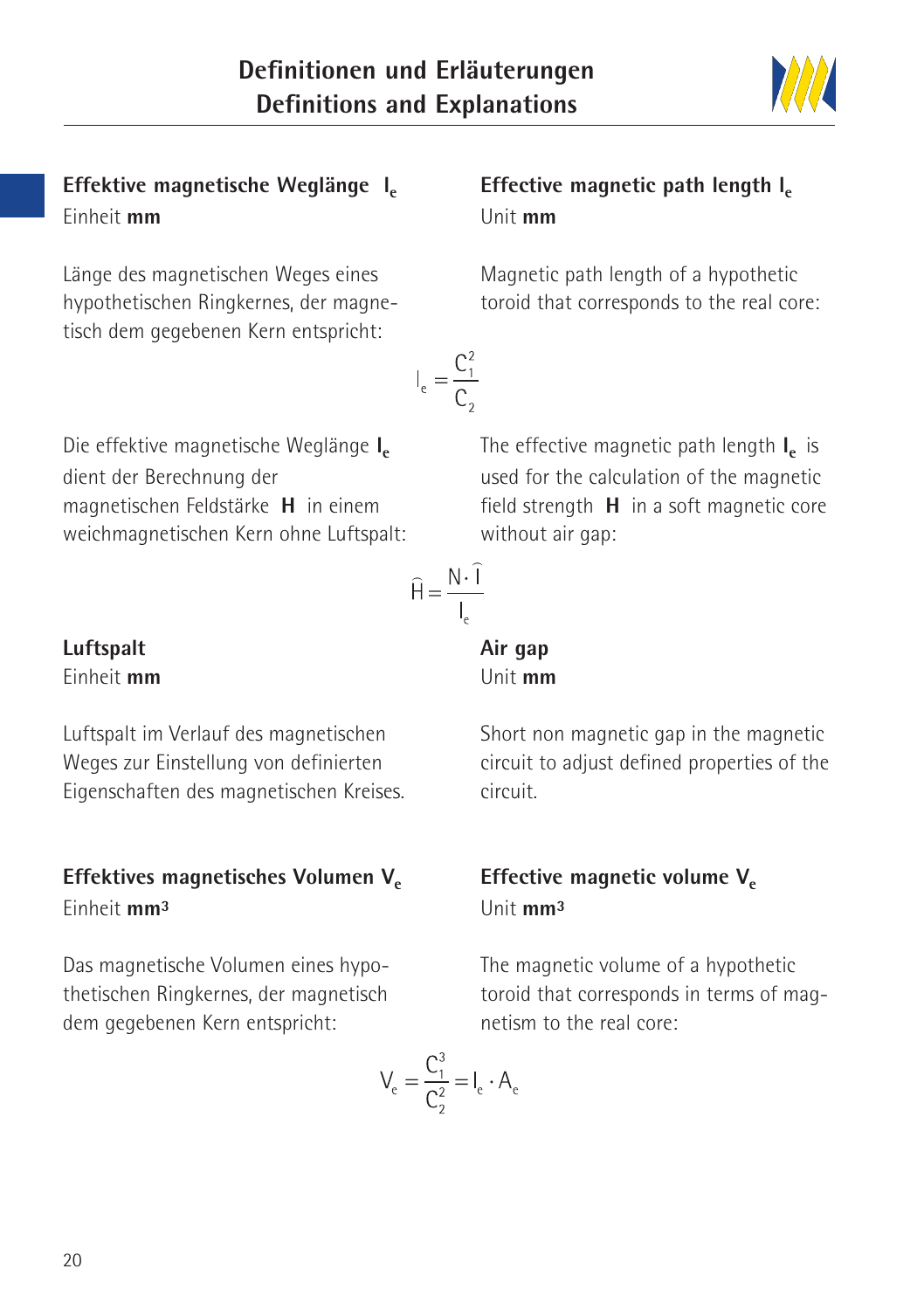

#### **(Relative) Effektive Permeabilität μ.** Einheit **1**

Permeabilität eines magnetischen Kernes, der aus verschiedenen bzw. inhomogenen magnetischen Materialien besteht und Luftspalte enthalten kann. Der magnetische Kreis des Kernes ist aus den Weglängen **li** der Elemente des magnetischen Kreises und ihrer zugehörigen magnetischen Querschnitte **Ai** mit den Anfangspermeabilitäten **μi** zusammengesetzt:

# **(Relative) Effective permeability μ<sub>e</sub>** Unit **1**

Permeability of a magnetic core that is composed of different or inhomogeneous magnetic materials and can contain air gaps. The magnetic circle of the core consists of path lengths **li** of the magnetic circle elements and the corresponding magnetic cross sections **Ai** with initial permeabilities **μ**<sub>i</sub>:

$$
\mu_{e} = \frac{\sum_{i} \frac{I_{i}}{A_{i}}}{\sum_{i} \frac{I_{i}}{(\mu_{i})_{i} \cdot A_{i}}}
$$

Die effektive Permeabilität ist die Permeabilität eines hypothetischen Ringkernes, der magnetisch dem gegebenen inhomogenen magnetischen Kern entspricht:

The effective permeability represents the permeability of a hypothetic toroid that corresponds in terms of magnetism to the real inhomogeneous magnetic core:

$$
\mu_e = \frac{L_s}{\mu_o \cdot N^2} \cdot \sum \frac{1}{A}
$$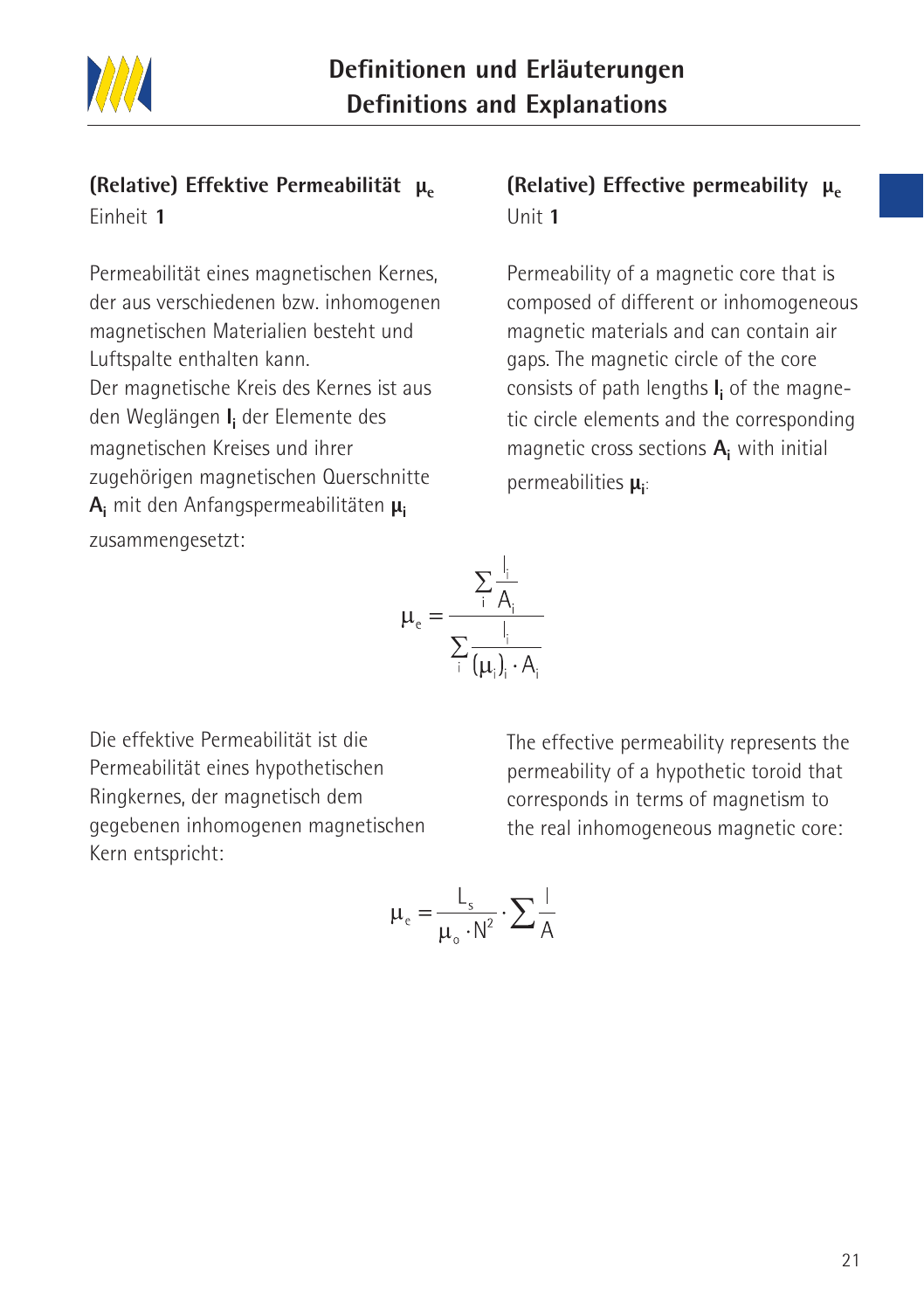

#### **Verlustwinkel eines magnetischen Materials** Einheit **rad**

Der Verlustwinkel eines magnetischen Materials ist die vom verlustfreien Zustand (Phasenwinkel **= 90°** ) abweichende Phasenverschiebung zwischen den Grundschwingungen der magnetischen Feldstärke **H** und der magnetischen Induktion **B**.  $\delta$  wird aufgeteilt in den durch die magnetische Hysterese verursachten Verlustwinkel  $\delta_{\bf h}$  in den durch Wirbelströme verursachten Verlustwinkel  $\delta_F$  und in den durch Restverluste verursachten Verlustwinkel  $\delta_r$ . Restverluste sind die Differenz zwischen den bei einem zeitabhängig veränderten Magnetfeld in Wärme umgesetzten Gesamtverlusten und der Summe aus Hysterese- und Wirbelstromverlusten.

# **Loss angle of a magnetic material** Unit **rad**

The loss angle of a soft magnetic material represents the phase shift deviating from the lossless state (phase angle  $\omega = 90^\circ$ ) between the basic oscillation of the magnetic field strength **H** and the magnetic induction **B**.  $\delta$  can be divided into the loss angle

caused by magnetic hysteresis **h**, into the loss angle caused by eddy currents  $\delta_F$ and into the loss angle caused by residual losses  $\delta_r$ . Residual losses constitute the difference between thermally transformed total losses at time dependent altered magnetic field and the sum of hysteresis and eddy current losses.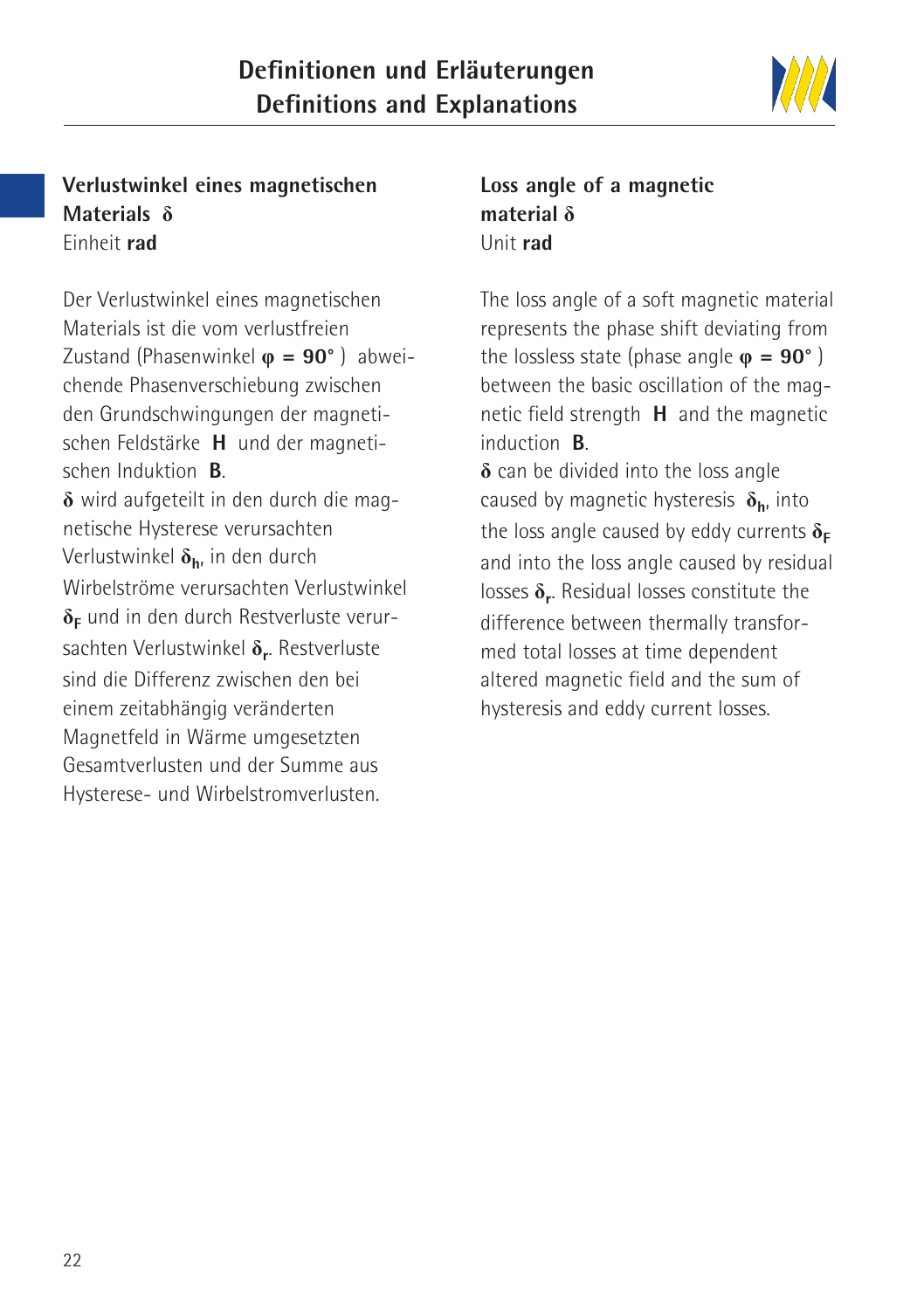

#### **Tangens des Verlustwinkels tan** Einheit **1**

Wirkwiderstand des magnetischen Kernes R<sub>K</sub> geteilt durch den Blindwiderstand **ω Ls** bei geringer Flussdichte (Rayleigh-Bereich). Der Wirkwiderstand R<sub>K</sub> ergibt sich aus der Subtraktion des Gleichstromwiderstandes der Spule R<sub>Cu</sub> vom Wirkwiderstand R<sub>s</sub>. Wirbelstromund Kapazitätsverluste müssen vernachlässigbar sein:

#### **Tangent of the loss angle tan** Unit **1**

The effective resistance of the magnetic core  $R_K$  divided by the reactance **ω L**<sub>s</sub> at low flux density (Rayleigh region). The effective resistance  $\mathbf{R}_{\mathbf{k}}$  results from the subtraction of the DC resistance of the coil  $\mathbf{R}_{\text{Cu}}$  from the effective resistance **R<sub>s</sub>**. Eddy-current and capacity losses have to be neglectable:

$$
\tan \delta = \frac{R_K}{\omega L_S} = \frac{R_S - R_{Cu}}{\omega L_S}
$$

$$
\tan \delta = \frac{\mu_s''}{\mu_s'} = \frac{\mu_p'}{\mu_p''}
$$

# **(Bezogener) Verlustfaktor tan δ/µ<sup>i</sup>**

Einheit **1**

Der Verlustfaktor **tan δ/µ<sup>i</sup>** ist der auf die Anfangspermeabilität **µ<sup>i</sup>** bezogene Tangens des Verlustwinkels eines weichmagnetischen Materials. Er ist weitgehend unabhängig von Luftspalten im

weichmagnetischen Kern:

#### **(Relative) loss factor tan δ/µ<sup>i</sup>** Unit **1**

The loss factor **tan δ/µ<sup>i</sup>** represents the tangent of the loss angle of a soft magnetic material divided by its initial permeability **µ<sup>i</sup>** . It is largely independent of air gaps in the soft magnetic core:

$$
\frac{\tan\delta}{\mu_i} = \frac{(\tan\delta)_e}{\mu_e}
$$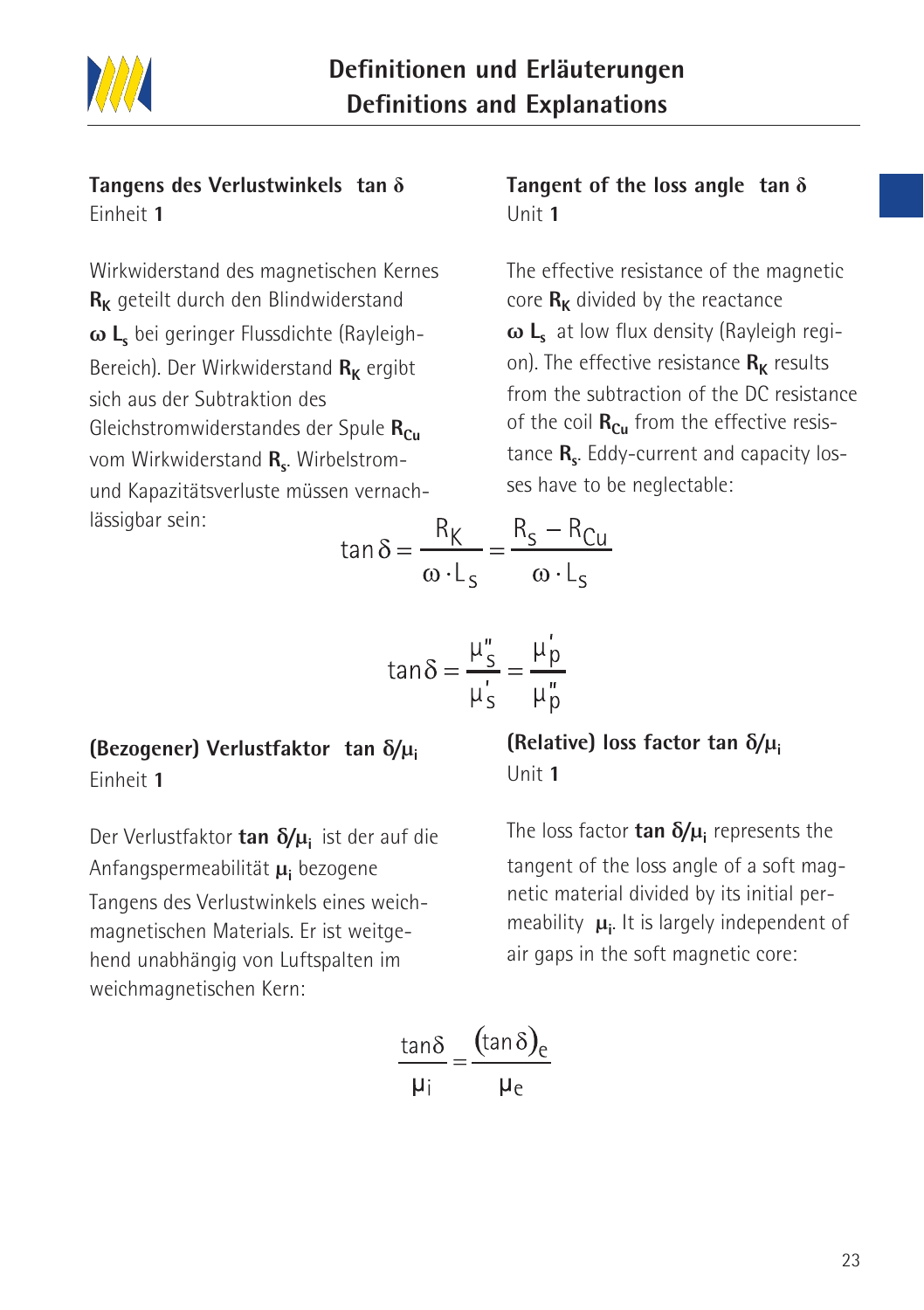

Die Hysteresematerialkonstante ist der Hysereseverlustfaktor eines weichmagnetischen Materials bei geringer Flussdichte (Rayleigh-Bereich), geteilt durch den Scheitelwert der magnetischen Flussdichte  $\hat{B}$  :

#### **Hysteresis material constant η<sup>B</sup>** Unit **1/mT**

The hysteresis material constant is the hysteresis loss factor of a soft magnetic material at a low flux density (Raleigh region), divided by the peak value of the magnetic flux density  $\hat{B}$ :

$$
\eta_{B} = \frac{\tan \delta_{h}}{\mu_{i} \cdot \widehat{B}}
$$

Die Eliminierung der Wirbelstrom- und Restverluste erfolgt durch Messung bei zwei unterschiedlichen Aussteuerungen  $\hat{B}_1$  und  $\hat{B}_2$ :

The elimination of eddy-current and residual losses can be done by measurements at two different excitation levels  $\hat{B}_1$  and  $\hat{B}$ <sup>2</sup>:

$$
\eta_{\text{B}} = \frac{R_{\text{s}}(\widehat{\mathsf{B}}_2) - R_{\text{s}}(\widehat{\mathsf{B}}_1)}{\mu_{\text{i}} \cdot \omega \cdot \mathsf{L}_{\text{s}}(\widehat{\mathsf{B}}_1) \cdot (\widehat{\mathsf{B}}_2 - \widehat{\mathsf{B}}_1)}
$$

**Magnetischer Widerstand Rm** Einheit A/V<sub>s</sub>

Der magnetische Widerstand R<sub>m</sub> ermittelt sich aus der magnetischen Umlaufspannung **Fm**, geteilt durch den magnetischen Fluss :

Der magnetische Widerstand dient der Berechnung magnetischer Kreise mit Hilfe der Kirchhoffschen Regeln:

The magnetic reluctance is used for calculation of magnetic circuits by means of Kirchhoff`s rules:

$$
L = \frac{N^2}{\sum R_m}
$$

 $R_m = \frac{F_m}{\Phi} = \frac{1}{\mu \cdot \mu} \cdot \frac{1}{A}$ 

**Magnetic reluctance Rm** Unit A/V<sub>s</sub>

The magnetic reluctance  $R_m$  is the magnetomotive force  $F_m$  divided by the associated flux :

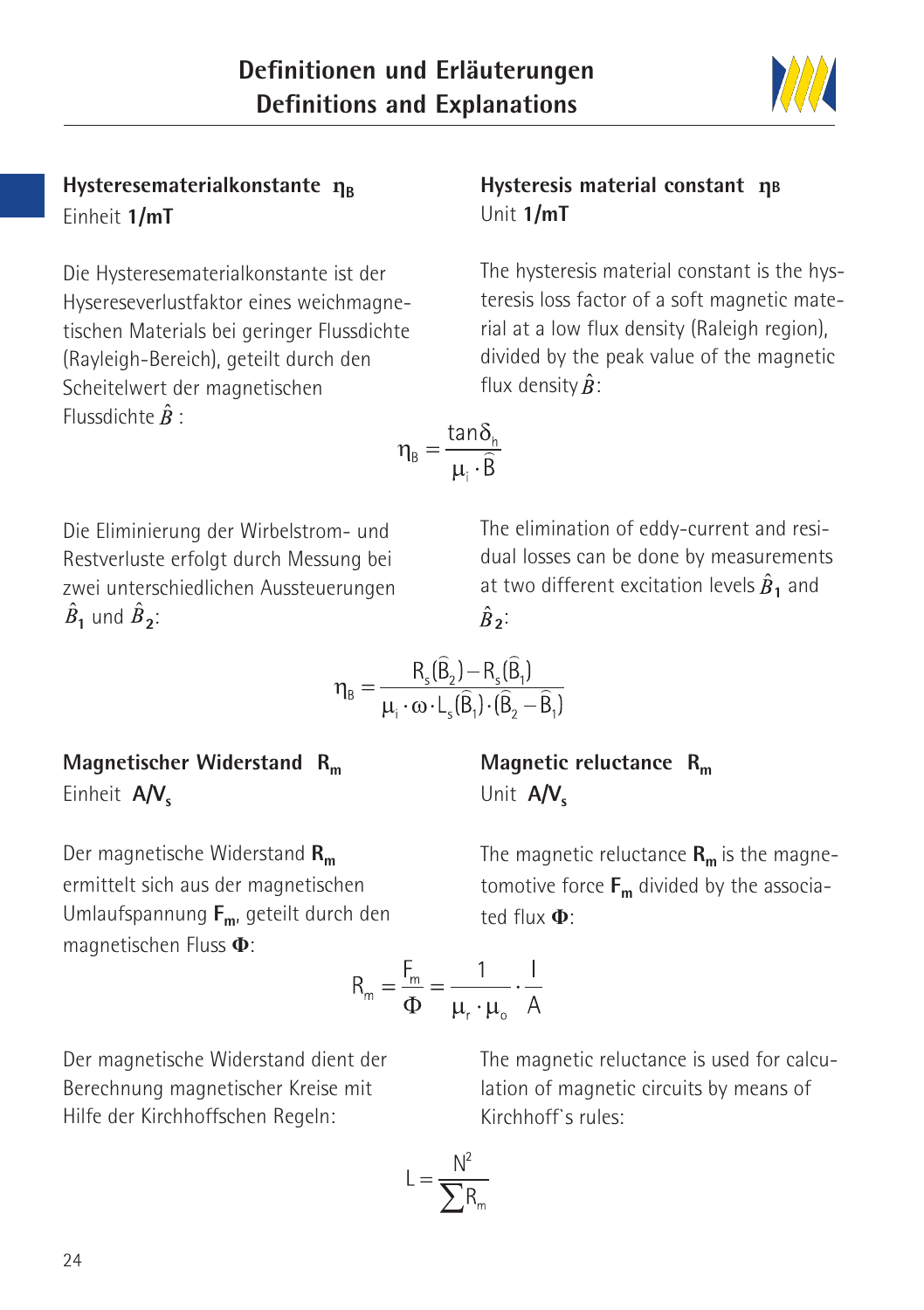

# **Gütefaktor Q**

Einheit **1**

Der Gütefaktor ist das Verhältnis des Blindwiderstandes zum Wirkwiderstand einer Spule mit einem magnetischen Kern. Der Gütefaktor wird für eine definierte Spule mit einem in definierter Lage befindlichen magnetischen Kern angegeben:

#### **Quality factor Q** Unit **1**

The quality factor is the ratio between the reactance to the resistance of a coil with magnetic core. The quality factor is indicated for a defined coil with a magnetic core that is located in defined position:

$$
Q = \frac{\omega \cdot L_s}{R_s} = \frac{R_p}{\omega \cdot L_p}
$$

#### **Verlustleistung P** Einheit **W**

Die Verlustleistung ist die in einem weichmagnetischen Kern bei hoher magnetischer Flussdichte in Wärme umgewandelte Leistung.

# **Verlustleistungsdichte (Volumen) Pv** Einheit **mW/cm³**

Die Verlustleistungsdichte (Volumen) **Pv** ist die auf das effektive Volumen V<sub>e</sub> des weichmagnetischen Kernes bezogene Verlustleitung **P**:

**Power loss P** Unit **W**

The power transformed into heat at high magnetic flux density in a soft magnetic core is called power loss.

# Power loss (volume) density P<sub>v</sub> Unit **mW/cm³**

The power loss density **P<sub>v</sub>** represents the power loss **P** divided by the effective volume  $V_e$  of a soft magnetic core:

$$
P_v = \frac{P}{V_e}
$$